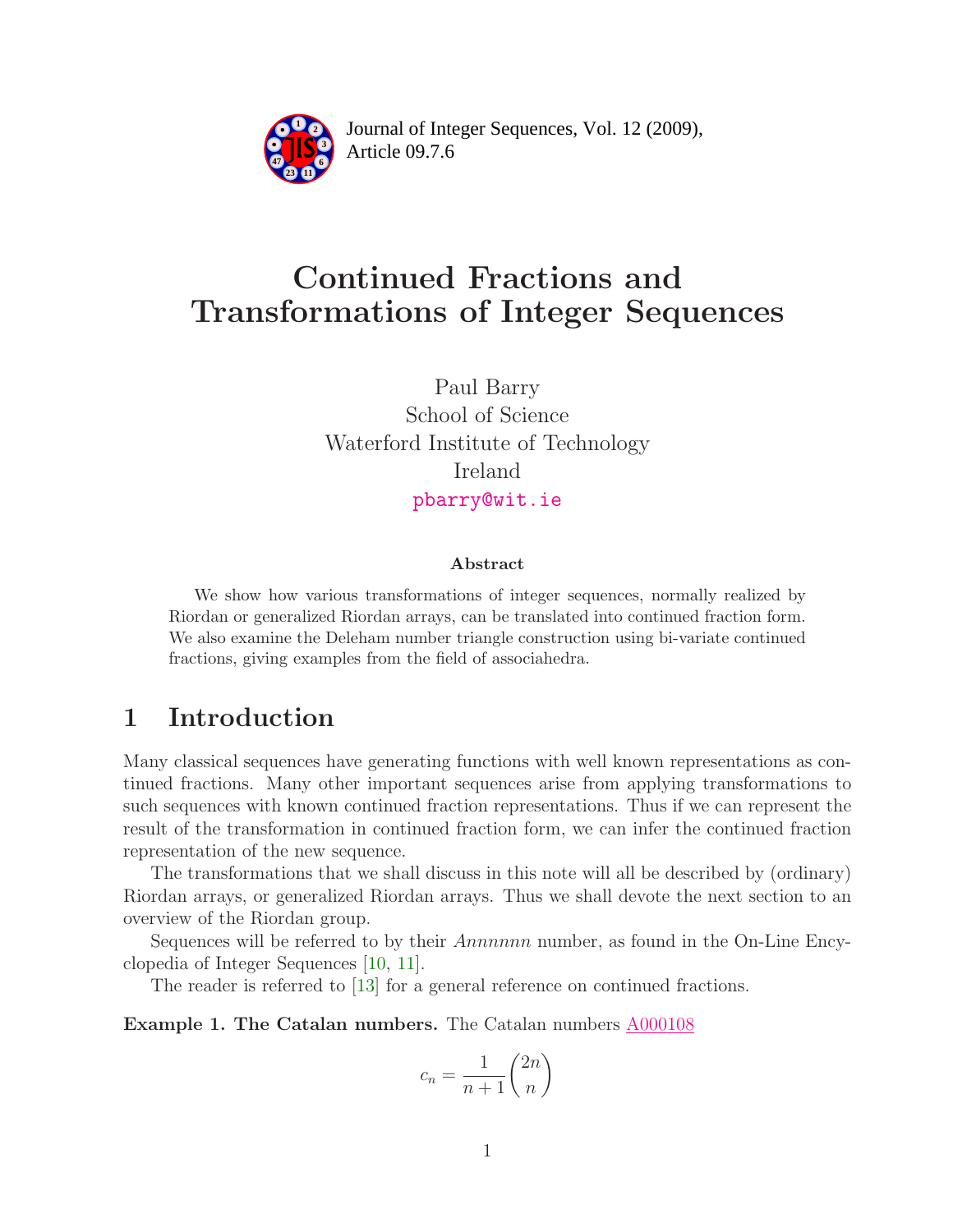have generating function

$$
C(x) = \frac{1 - \sqrt{1 - 4x}}{2x},
$$

which can be represented as, for instance,

$$
C(x) = \cfrac{1}{1 - \cfrac{x}{1 - \cfrac{x}{1 - \cdots}}},
$$

or as

$$
C(x) = \cfrac{1}{1 - x - \cfrac{x^2}{1 - 2x - \cfrac{x^2}{1 - \cdots}}}.
$$

We shall use this notation of  $C(x)$  for the generating function of the Catalan numbers and  $c_n$  for the *n*-th Catalan number throughout.

Similarly, the g.f. of the central binomial coefficients  $\binom{2n}{n}$  $\binom{2n}{n}$  <u>A000984</u>,  $\frac{1}{\sqrt{1-n}}$  $\frac{1}{1-4x}$ , may be represented as

$$
\frac{1}{\sqrt{1-4x}} = \frac{1}{1-\frac{2x}{1-\frac{x}{1-\frac{x}{1-\dots}}}}
$$

or as

$$
\frac{1}{\sqrt{1-4x}} = \frac{1}{1-2x-\frac{2x^2}{1-2x-\frac{x^2}{1-2x-\frac{x^2}{1-\cdots}}}}.
$$

In the sequel we will have occasion to use the Iverson bracket notation [\[5\]](#page-35-3), defined by  $[\mathcal{P}] = 1$ if the proposition P is true, and  $[\mathcal{P}] = 0$  if P is false. For instance,  $\delta_{ij} = [i = j]$ , while  $\delta_n = [n = 0].$ 

Note also that if we have a sequence  $a_0, a_1, a_2, \ldots$  then the *aeration* of this sequence is the sequence  $a_0, 0, a_1, 0, a_2, 0, a_3, 0, \ldots$  with interpolated zeros. If  $a_n$  has generating function  $g(x)$ , then the aerated sequence has generating function  $g(x^2)$ .

### 2 Riordan group

The Riordan group [\[9,](#page-35-4) [12\]](#page-35-5), is a set of infinite lower-triangular integer matrices, where each matrix is defined by a pair of generating functions  $g(x) = 1 + g_1 x + g_2 x^2 + \dots$  and  $f(x) =$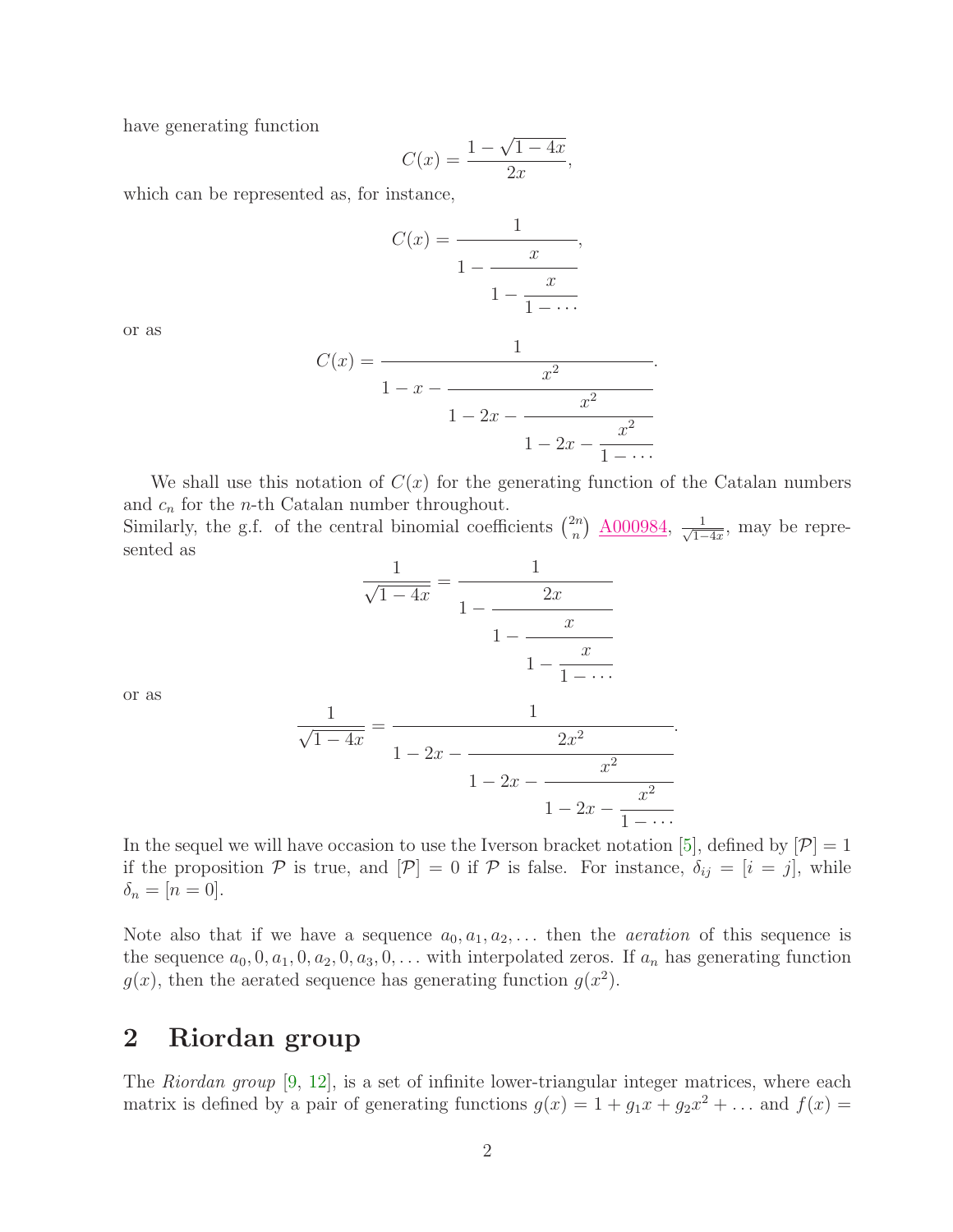$f_1x + f_2x^2 + \dots$  where  $f_1 \neq 0$  [\[12\]](#page-35-5). The associated matrix is the matrix whose j-th column is generated by  $g(x)f(x)^j$  (the first column being indexed by 0). Thus the *i*-th element of the  $j$ -th column is given by

$$
T_{i,j} = [x^i]g(x)f(x)^j
$$

where the operator  $[x^n]$  [\[7\]](#page-35-6) extracts the coefficient of  $x^n$  from the power series that it is applied to. The matrix corresponding to the pair g, f is denoted by  $(g, f)$  or  $\mathcal{R}(g, f)$ . The group law is then given by

$$
(g, f) * (h, l) = (g(h \circ f), l \circ f).
$$

The identity for this law is  $I = (1, x)$  and the inverse of  $(g, f)$  is  $(g, f)^{-1} = (1/(g \circ \bar{f}), \bar{f})$ where  $\bar{f}$  is the compositional inverse of f.

A Riordan array of the form  $(g(x), x)$ , where  $g(x) = \sum_{k=0}^{n} a_k x^k$  is the generating function of the sequence  $a_n$ , is called the *sequence array* of the sequence  $a_n$ . Its general term is

$$
T_{n,k} = [x^n]g(x)x^k = [x^{n-k}]g(x) = a_{n-k}.
$$

Arrays of this form constitute a subgroup of the Riordan group, called the Appell group [\[6\]](#page-35-7).

If **M** is the matrix  $(g, f)$ , and  $\mathbf{a} = (a_0, a_1, \ldots)^\top$  is an integer sequence with ordinary generating function  $\mathcal{A}(x)$ , then the sequence **Ma** has ordinary generating function  $g(x)\mathcal{A}(f(x))$ . This follows since if  $\mathbf{M} = (T_{n,k})_{n,k \geq 0}$ , we have

$$
\sum_{k=0}^{n} T_{n,k} a_k = \sum_{k=0}^{\infty} [x^n] g(x) f(x)^k a_k
$$

$$
= [x^n] g(x) \sum_{k=0}^{\infty} f(x)^k a_k
$$

$$
= [x^n] g(x) \mathcal{A}(f(x)).
$$

The (infinite) matrix  $(q, f)$  can thus be considered to act on the ring of integer sequences  $Z^N$  by multiplication, where a sequence is regarded as a (infinite) column vector. We can extend this action to the ring of power series  $\mathbf{Z}[[x]]$  by

$$
(g, f) : \mathcal{A}(x) \longrightarrow (g, f) \cdot \mathcal{A}(x) = g(x)\mathcal{A}(f(x)).
$$

**Example 2.** The binomial matrix **B** is the element  $\left(\frac{1}{1-x}, \frac{x}{1-x}\right)$  $\frac{x}{1-x}$  of the Riordan group. It has general element  $\binom{n}{k}$ <sup>n</sup><sub>k</sub>). More generally, **B**<sup>r</sup> is the element  $\left(\frac{1}{1-rx}, \frac{x}{1-r}\right)$  $\frac{x}{1-rx}$  of the Riordan group, with general term  $\binom{n}{k}$  $\mathbb{R}^n$ ) $r^{n-k}$ . It is easy to show that the inverse  $\mathbf{B}^{-r}$  of  $\mathbf{B}^r$  is given by  $\left(\frac{1}{1+i}\right)$  $\frac{1}{1+rx}, \frac{x}{1+y}$  $\frac{x}{1+rx}$ ).

If  $f_1 = 0$  we call the matrix a "generalized" Riordan array. Such a matrix is not invertible.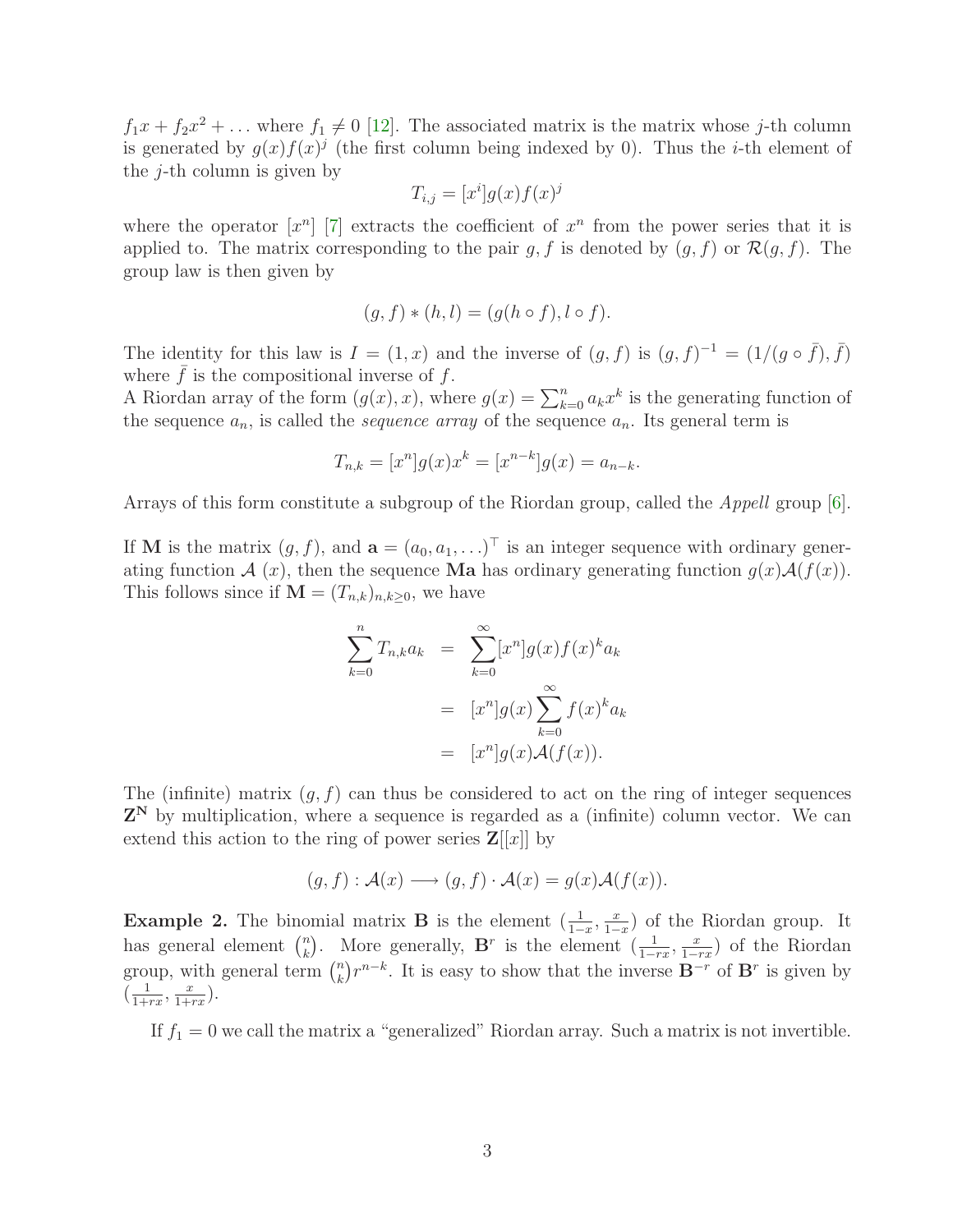#### 3 The Binomial transform  $b_n = \sum_{k=0}^n {n \choose k}$  $\binom{n}{k} r^{n-k} a_k$ .

A common transformation on integer sequences is the so-called "binomial transform", which maps the sequence with general term  $a_n$  to the sequence with general term  $b_n$  defined by

$$
b_n = \sum_{k=0}^n \binom{n}{k} a_k.
$$

More generally, for  $r \in \mathbb{Z}$ , we can define the "r-th binomial transform" of  $a_n$  to be the sequence with general term

$$
b_n = \sum_{k=0}^n r^{n-k} \binom{n}{k} a_k.
$$

The theory of Riordan arrays now tells us that this transformation can be represented by the matrix

$$
\left(\frac{1}{1-rx}, \frac{x}{1-rx}\right).
$$

We recall that if  $g(x)$  is the g.f. of the sequence  $a_n$ , then the g.f. of the sequence  $b_n$  will be given by

$$
\left(\frac{1}{1-rx}, \frac{x}{1-rx}\right) \cdot g(x) = \frac{1}{1-rx}g\left(\frac{x}{1-rx}\right).
$$

Applying this to the continued fraction representations above, we obtain the following expressions for the generating function of the r-th binomial transform of the Catalan numbers. Firstly

$$
\left(\frac{1}{1-rx}, \frac{x}{1-rx}\right) \cdot C(x) = \frac{1}{1-rx} \frac{1}{1-\frac{x}{1-rx}} \\
= \frac{1}{1-rx - \frac{x}{1-\frac{x}{1-rx}}}} \\
= \frac{1}{1-rx - \frac{x}{1-\frac{x}{1-\frac{x}{1-\frac{1}{1-\frac{1}{1-\frac{1}{1-\frac{1}{1-\frac{1}{1-\frac{1}{1-\frac{1}{1-\frac{1}{1-\frac{1}{1-\frac{1}{1-\frac{1}{1-\frac{1}{1-\frac{1}{1-\frac{1}{1-\frac{1}{1-\frac{1}{1-\frac{1}{1-\frac{1}{1-\frac{1}{1-\frac{1}{1-\frac{1}{1-\frac{1}{1-\frac{1}{1-\frac{1}{1-\frac{1}{1-\frac{1}{1-\frac{1}{1-\frac{1}{1-\frac{1}{1-\frac{1}{1-\frac{1}{1-\frac{1}{1-\frac{1}{1-\frac{1}{1-\frac{1}{1-\frac{1}{1-\frac{1}{1-\frac{1}{1-\frac{1}{1-\frac{1}{1-\frac{1}{1-\frac{1}{1-\frac{1}{1-\frac{1}{1-\frac{1}{1-\frac{1}{1-\frac{1}{1-\frac{1}{1-\frac{1}{1-\frac{1}{1-\frac{1}{1-\frac{1}{1-\frac{1}{1-\frac{1}{1-\frac{1}{1-\frac{1}{1-\frac{1}{1-\frac{1}{1-\frac{1}{1-\frac{1}{1-\frac{1}{1-\frac{1}{1-\frac{1}{1-\frac{1}{1-\frac{1}{1-\frac{1}{1-\frac{1}{1-\frac{1}{1-\frac{1}{1-\frac{1}{1-\frac{1}{1-\frac{1}{1-\frac{1}{1-\frac{1}{1-\frac{1}{1-\frac{1}{1-\frac{1}{1-\frac{1}{1-\frac{1}{1-\frac{1}{1-\frac{1}{1-\frac{1}{1-\frac{1}{1-\frac{1}{1-\frac{1}{1-\frac{1}{1-\frac{1}{1-\frac{1}{1-\frac{1}{1-\frac{1}{1-\frac{1}{1-\frac{1}{1-\frac{1}{1-\frac{1}{1-\frac{1}{1-\frac{1}{1-\frac{1}{1-\frac{1}{1-\frac{1}{1-\frac{1}{1-\frac{1}{1-\frac{1}{1-\frac{1}{1-\frac{1}{1-\frac{1}{1-\frac{1}{1-\frac{1}{1-\frac{1}{1-\frac{1}{1-\frac{1}{
$$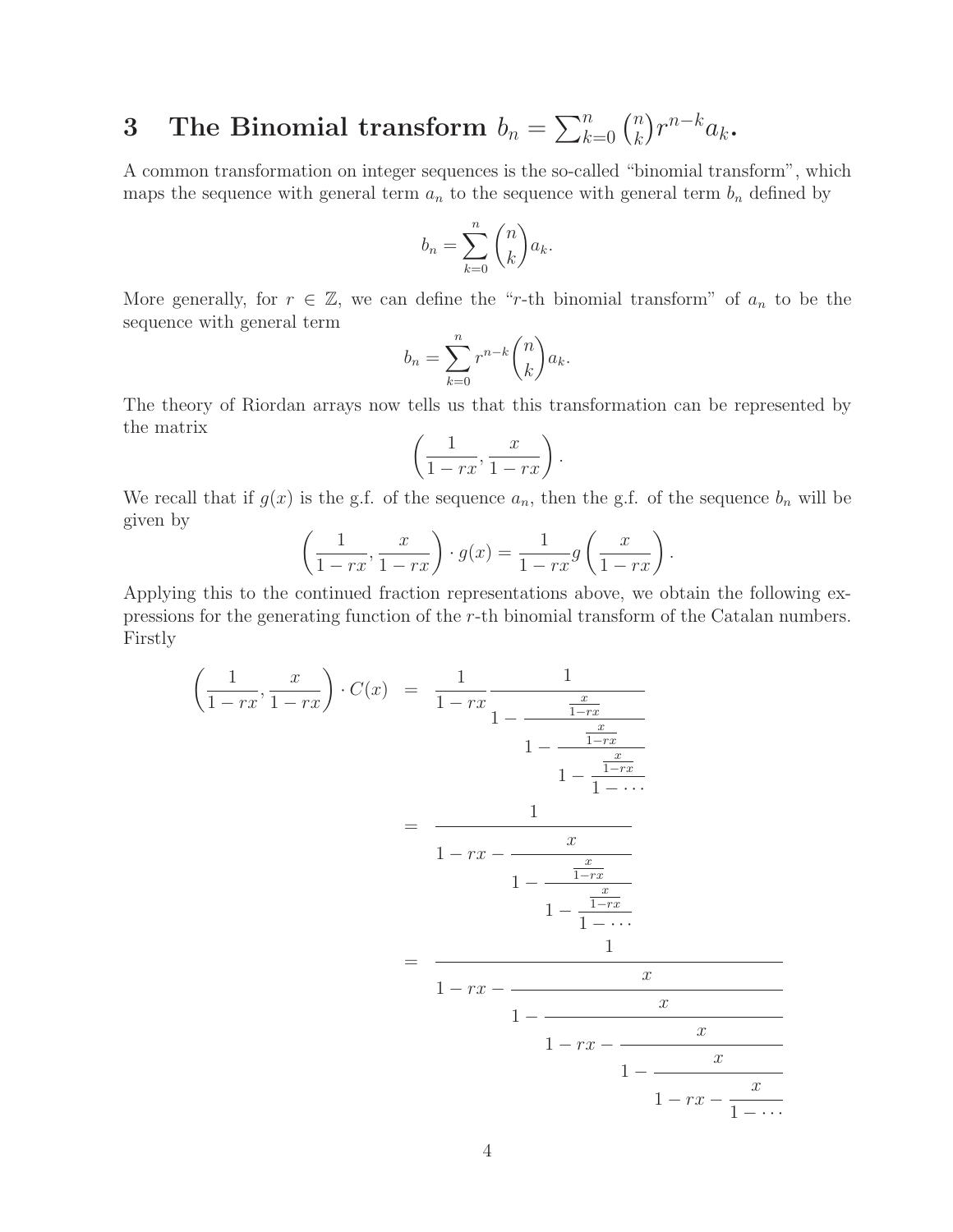and secondly,

$$
\left(\frac{1}{1-rx}, \frac{x}{1-rx}\right) \cdot C(x) = \frac{1}{1-rx} \frac{1}{1-\frac{x}{1-rx} - \frac{x^2}{(1-rx)^2}} \\
1 - 2\frac{x}{1-rx} - \frac{x^2}{(1-rx)^2}} \\
= \frac{1}{1-rx - x - \frac{x^2}{1-rx} - \frac{x^2}{(1-rx)^2}} \\
= \frac{1}{1-rx - x - \frac{x^2}{1-rx} - \frac{x^2}{(1-rx)^2}} \\
= \frac{1}{1-rx - x - \frac{x^2}{1-rx} - \frac{x^2}{(1-rx)^2}} \\
= \frac{1}{1-rx - 2x - \frac{x^2}{1-rx - 2x - \frac{x^2}{1-rx} - \frac{x^2}{1-rx}}}} \\
= \frac{1}{1-rx - 2x - \frac{x^2}{1-rx - 2x - \frac{x^2}{1-rx}}}
$$

Generalizing this example in an obvious way, we obtain the following two propositions.

**Proposition 3.** Let  $a_n$  be a sequence with generating function  $g(x)$  expressible in the form

$$
g(x) = \frac{1}{1 - \frac{\alpha_1 x}{1 - \frac{\alpha_2 x}{1 - \dots}}}.
$$

Then the r-th binomial transform of  $a_n$  has generating function given by

$$
\cfrac{1}{1-rx-\cfrac{\alpha_1x}{1-\cfrac{\alpha_2x}{1-\cfrac{\alpha_3x}{1-\cfrac{\alpha_4x}{1-\cfrac{\alpha_5x}{1-\cdots}}}}}}.
$$

**Proposition 4.** Let  $a_n$  be a sequence with generating function  $g(x)$  expressible in the form

$$
g(x) = \frac{1}{1 - \alpha_1 x - \frac{\beta_1 x^2}{1 - \alpha_2 x - \frac{\beta_2 x^2}{1 - \dots}}}.
$$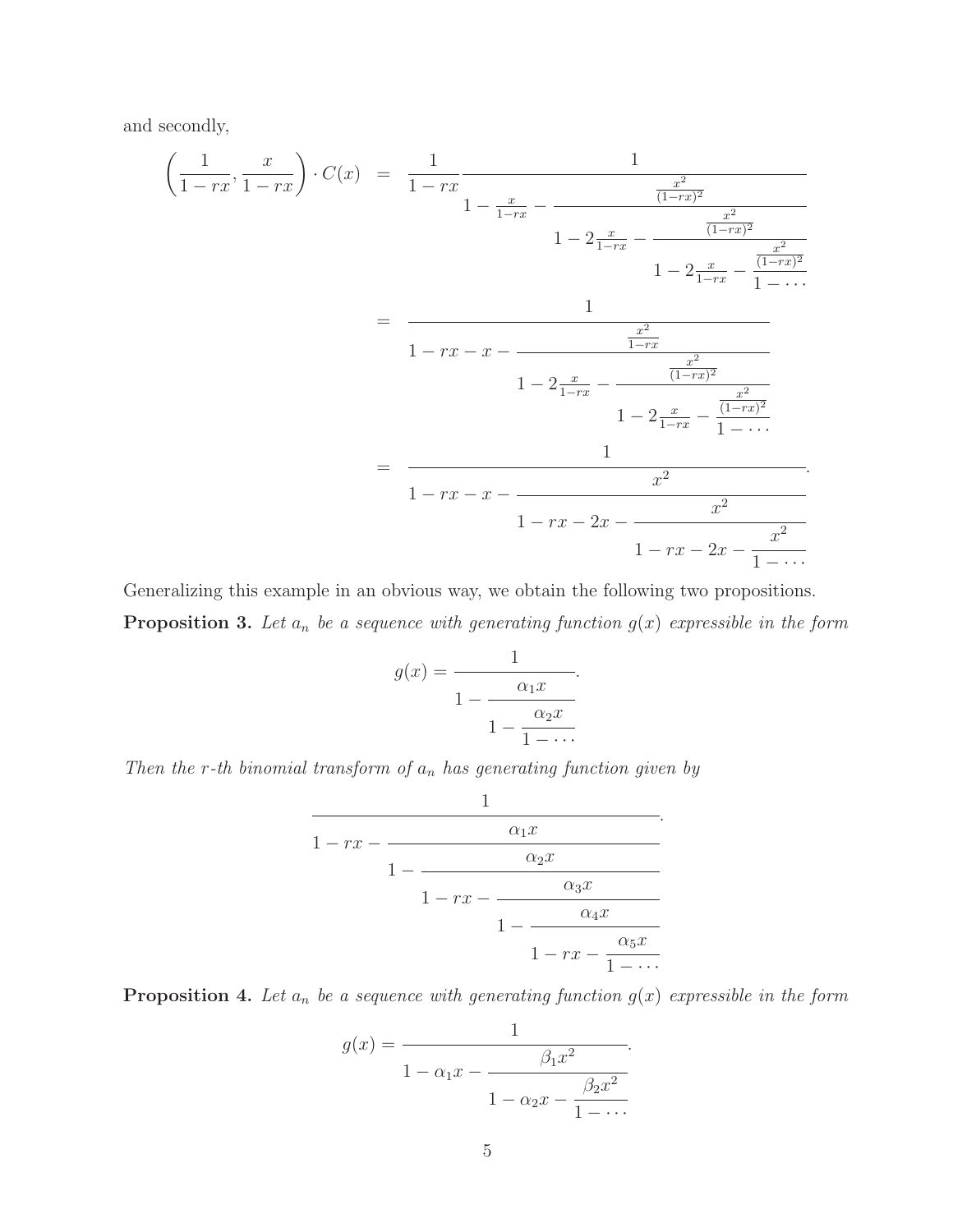Then the r-th binomial transform of  $a_n$  has generating function given by

$$
\cfrac{1}{1 - rx - \alpha_1 x - \cfrac{\beta_1 x^2}{1 - rx - \alpha_2 x - \cfrac{\beta_2 x^2}{1 - rx - \alpha_3 x - \cfrac{\beta_3 x^2}{1 - rx - \cdots}}}}.
$$

We note that the last expression may be written as

$$
\cfrac{1}{1-(\alpha_1+r)x-\cfrac{\beta_1x^2}{1-(\alpha_2+r)x-\cfrac{\beta_2x^2}{1-(\alpha_3+r)x-\cfrac{\beta_3x^2}{1-rx-\cdots}}}}.
$$

Thus the form of the continued fraction in this case does not change: only the coefficient of  $x$ in each case is incremented (or decremented). It can be shown that through the mechanism of series reversion, this translates the fact that

$$
\left(\frac{1}{1-\alpha x-\beta x^2}, \frac{x}{1-\alpha x-\beta x^2}\right) \cdot \left(\frac{1}{1-rx}, \frac{x}{1-rx}\right) = \left(\frac{1}{1-(\alpha+r)x-\beta x^2}, \frac{x}{1-(\alpha+r)x-\beta x^2}\right).
$$

**Example 5. The central trinomial coefficients.** The central binomial coefficients  $\binom{2n}{n}$  $\binom{2n}{n}$ have g.f. expressible as

$$
\cfrac{1}{1-\cfrac{2x}{1-\cfrac{x}{1-\cfrac{x}{1-\cdots}}}}.
$$

Thus the central trinomial coefficients  $A002426$ , which are the (first) inverse binomial transform of  $\binom{2n}{n}$  $\binom{2n}{n}$ , have g.f expressible as

$$
\cfrac{1}{1+x-\cfrac{2x}{1-\cfrac{x}{1+\cfrac{x}{1-\cfrac{x}{1+\cfrac{x}{1-\cdots}}}}}}.
$$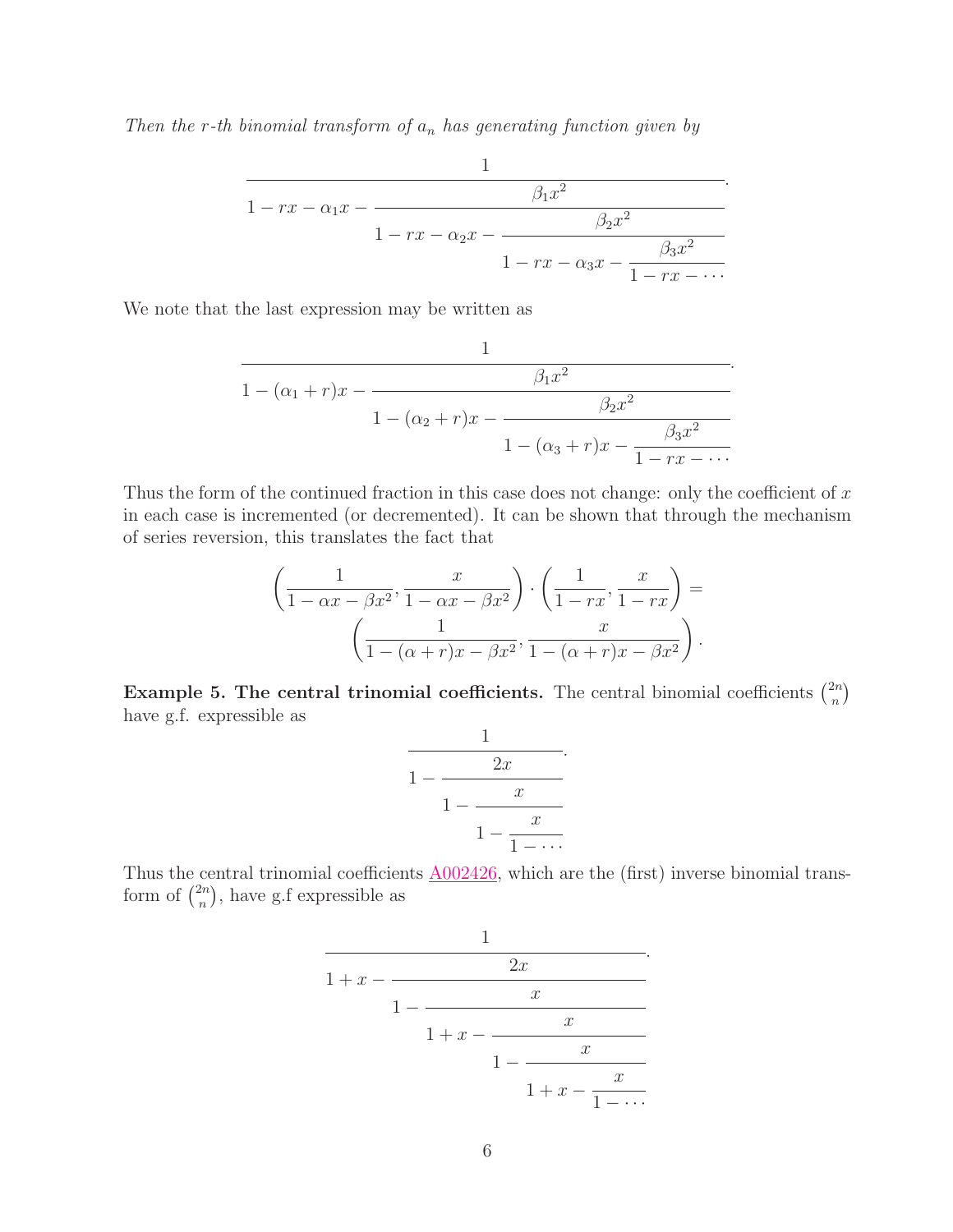**Example 6. The Motzkin numbers.** The Motzkin numbers  $M_n$   $\underline{\text{A}001006}$  are given by the binomial transform of the "aerated" Catalan numbers  $1, 0, 1, 0, 2, 0, 5, \ldots$ , which have g.f.  $C(x^2)$ . Now

$$
C(x^{2}) = \cfrac{1}{1 - \cfrac{x^{2}}{1 - \cfrac{x^{2}}{1 - \cdots}}}
$$

and so the Motzkin numbers have g.f. given by

$$
M(x) = \cfrac{1}{1 - x - \cfrac{x^2}{1 - x - \cfrac{x^2}{1 - \cdots}}}.
$$

Example 7. The central trinomial coefficients (revisited). The central trinomial coefficients may also be expressed as the binomial transform of the aerated central binomial coefficients. These latter have g.f. expressible as

$$
\frac{1}{\sqrt{1-4x^2}} = \frac{1}{1 - \frac{2x^2}{1 - \frac{x^2}{1 - \frac{x^2}{1 - \dots}}}}
$$

and thus the central trinomial coefficients have g.f. expressible as

$$
\cfrac{1}{1-x-\cfrac{2x^2}{1-x-\cfrac{x^2}{1-x-\cfrac{x^2}{1-\cdots}}}}.
$$

.

#### $\textbf{4} \quad \textbf{The transformation}\,\, b_n = \sum_{k=1}^n b_k \mathbf{1}_{\boldsymbol{\alpha}} \mathbf{1}_{\boldsymbol{\beta}}$ n  $\begin{bmatrix} \frac{n}{2} \\ k = 0 \end{bmatrix}$   $\begin{pmatrix} n-k \\ k \end{pmatrix}$  ${k\choose k} r^{n-2k} a_k$ .

The matrix that has general term

$$
\left[k \le \lfloor \frac{n}{2} \rfloor\right] \binom{n-k}{k} r^{n-2k}
$$

can be represented by the generalized Riordan array

$$
\left(\frac{1}{1-rx}, \frac{x^2}{1-rx}\right).
$$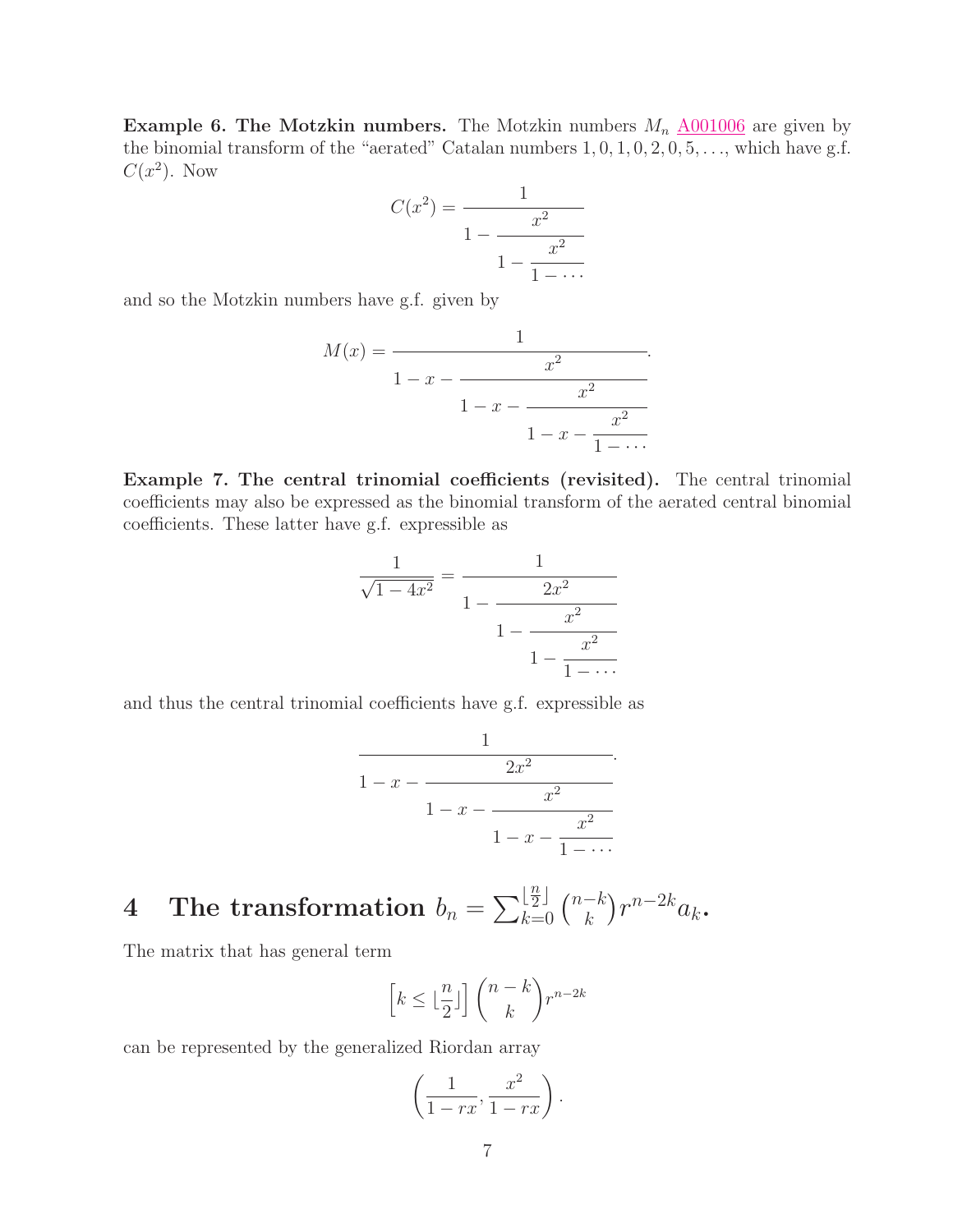This follows since the general term of

$$
\left(\frac{1}{1-rx}, \frac{x^2}{1-rx}\right)
$$

is given by

$$
[x^n] \left(\frac{1}{1-rx}\right) \left(\frac{x^{2k}}{(1-rx)^k}\right) = [x^{n-2k}](1-rx)^{-k-1}
$$

$$
= [x^{n-2k}] \sum_{j=0}^{\infty} {\binom{-k-1}{j}} (-1)^j r^j x^j
$$

$$
= [x^{n-2k}] \sum_{j=0}^{\infty} {\binom{n+k}{j}} r^j x^j
$$

$$
= [n-2k \ge 0] {\binom{n-k}{n-2k}} r^{n-2k}.
$$

We thus have

**Proposition 8.** Let  $a_n$  be a sequence with generating function expressible in the form

$$
g(x) = \frac{1}{1 - \frac{\alpha_1 x}{1 - \frac{\alpha_2 x}{1 - \dots}}}.
$$

Then the sequence  $b_n$  with general term

$$
b_n = \sum_{k=0}^{\lfloor \frac{n}{2} \rfloor} \binom{n-k}{k} r^{n-2k} a_k
$$

has g.f. expressible as

$$
\cfrac{1}{1-rx-\cfrac{\alpha_1x^2}{1-\cfrac{\alpha_2x^2}{1-rx-\cfrac{\alpha_3x^2}{1-\cfrac{\alpha_4x^2}{1-\cdots}}}}}.
$$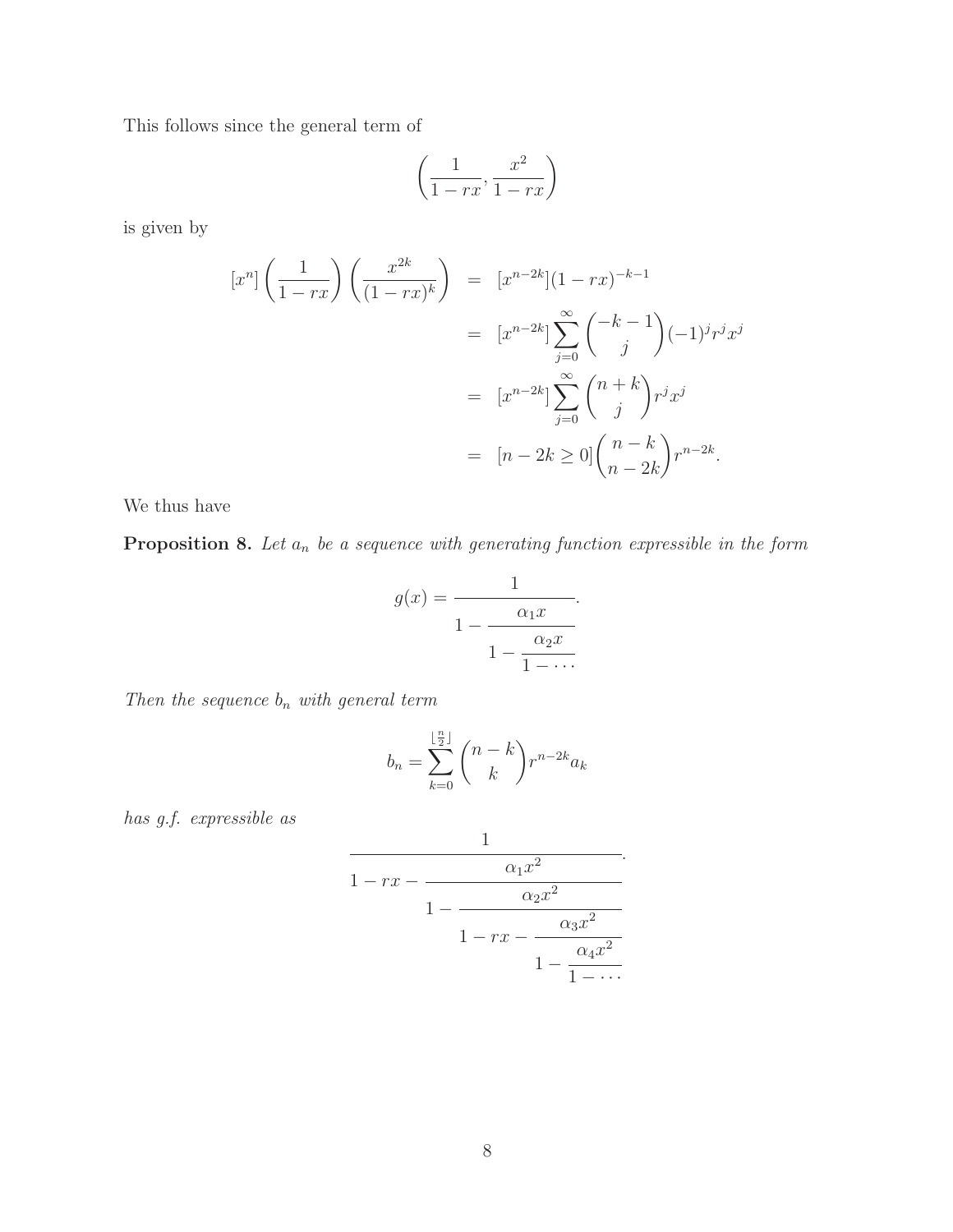Proof. The g.f. of the transformed sequence is given by

$$
\left(\frac{1}{1-rx}, \frac{x^2}{1-rx}\right) \cdot g(x) = \frac{1}{1-x} \frac{1}{1-\frac{\alpha_1 \frac{x^2}{1-rx}}{1-\frac{\alpha_2 \frac{x^2}{1-rx}}{1-\cdots}}}
$$
\n
$$
= \frac{1}{1-rx - \frac{\alpha_1 x^2}{1-\cdots}}
$$
\n
$$
= \frac{1}{1-rx - \frac{\alpha_2 \frac{x^2}{1-rx}}{1-\cdots}}
$$
\n
$$
= \frac{1}{1-rx - \frac{\alpha_2 x^2}{1-\cdots}}
$$
\n
$$
1 - \frac{\alpha_3 x^2}{1-\frac{\alpha_4 x^2}{1-\cdots}}
$$

Example 9. Number of Motzkin paths of length n with no level steps at odd level. The sequence  $\underline{\mathrm{A090344}}$  $\underline{\mathrm{A090344}}$  $\underline{\mathrm{A090344}}$  with general term

 $\Box$ 

$$
a_n = \sum_{k=0}^{\lfloor \frac{n}{2} \rfloor} \binom{n-k}{k} c_k
$$

has generating function given by

$$
\cfrac{1}{1-x-\cfrac{x^2}{1-\cfrac{x^2}{1-\cfrac{x^2}{1-\cfrac{x^2}{1-\cdots}}}}}.
$$

**Proposition 10.** Let  $a_n$  be a sequence with generating function  $g(x)$  expressible in the form

$$
g(x) = \frac{1}{1 - \alpha_1 x - \frac{\beta_1 x^2}{1 - \alpha_2 x - \frac{\beta_2 x^2}{1 - \dots}}}.
$$

Then the g.f. of the sequence

$$
b_n = \sum_{k=0}^{\lfloor \frac{n}{2} \rfloor} \binom{n-k}{k} r^{n-2k} a_k
$$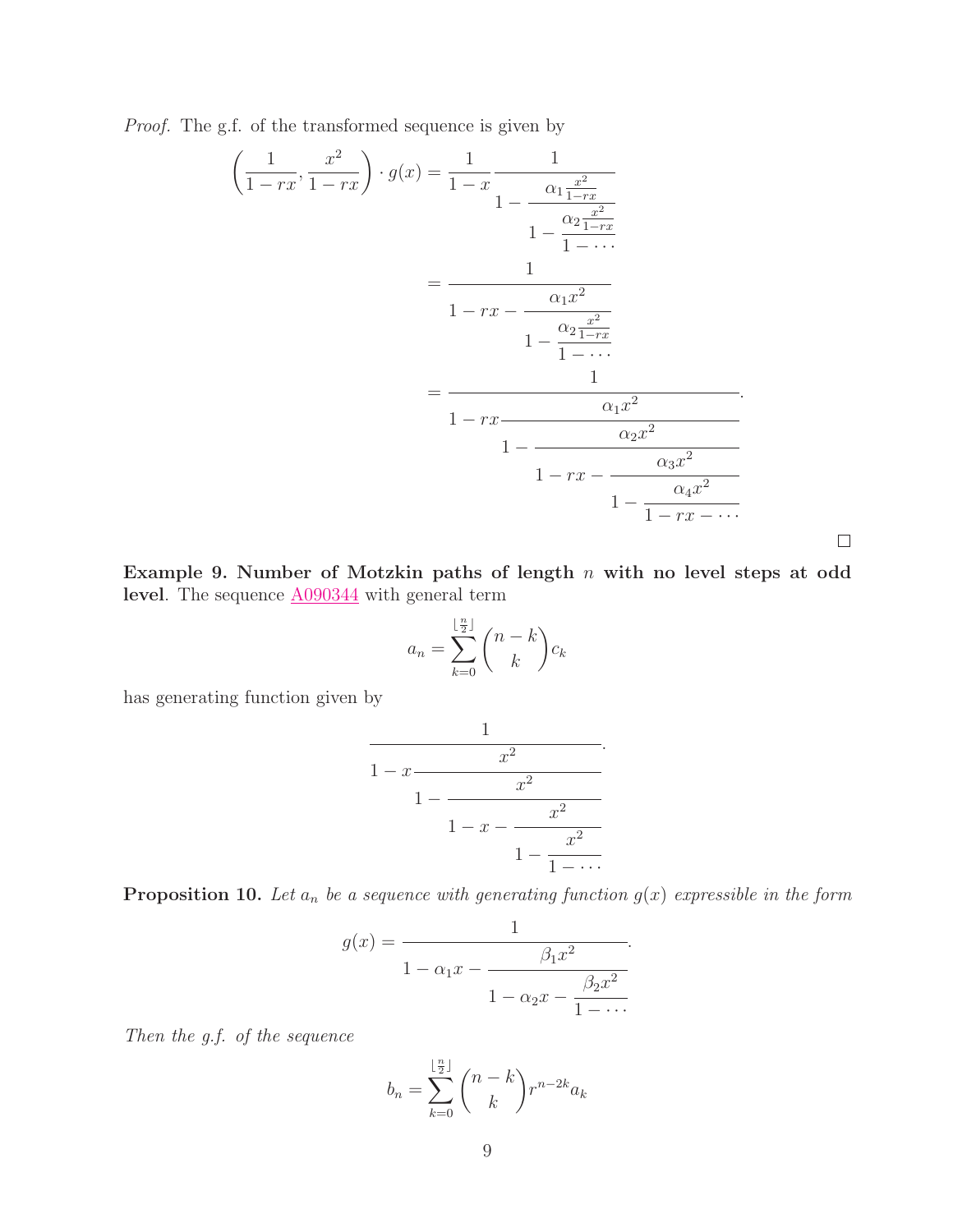is given by

$$
\cfrac{1}{1 - rx - \alpha_1 x^2 - \cfrac{\beta_1 x^4}{1 - rx - \alpha_2 x^2 - \cfrac{\beta_2 x^4}{1 - \cdots}}}.
$$

Proof. We have

$$
\left(\frac{1}{1-rx}, \frac{x^2}{1-rx}\right) \cdot g(x) = \frac{1}{1-rx} \frac{1}{1-\alpha_1 \frac{x^2}{1-rx} - \frac{\beta_1 \frac{x^4}{(1-rx)^2}}{1-\alpha_2 \frac{x^2}{1-rx} - \frac{\beta_2 \frac{x^4}{(1-rx)^2}}{1-\cdots}}}} = \frac{1}{1-rx - \alpha_1 x^2 - \frac{\beta_1 \frac{x^4}{1-rx}}{1-\alpha_2 \frac{x^2}{1-rx} - \frac{\beta_2 \frac{x^4}{(1-rx)^2}}{1-\cdots}}}} = \frac{1}{1-rx - \alpha_1 x^2 - \frac{\beta_1 x^4}{1-rx - \alpha_2 x^2 - \frac{\beta_2 x^4}{1-\cdots}}}}.
$$

Example 11. Number of ordered trees with  $n$  edges and having no branches of length 1. This is given by  $\underline{A026418}$ , which begins  $1, 0, 1, 1, 2, 3, 6, 11, 22, \ldots$  Now the sequence which begins  $1, 1, 2, 3, 6, \ldots$  has general term

 $\Box$ 

$$
\sum_{k=0}^{\lfloor \frac{n}{2} \rfloor} \binom{n-k}{k} r^{n-2k} M_k
$$

and therefore has g.f. given by

$$
\cfrac{1}{1-x-x^2-\cfrac{x^4}{1-x-x^2-\cfrac{x^4}{1-\cdots}}}.
$$

5 The transformation  $b_n = \sum_{k=0}^n \binom{n+k}{2k}$  $a_{2k}^{n+k}$ ) $a_k$ .

The transformation which maps the sequence with general term  $a_n$  to the sequence with general term

$$
b_n = \sum_{k=0}^n \binom{n+k}{2k} a_k
$$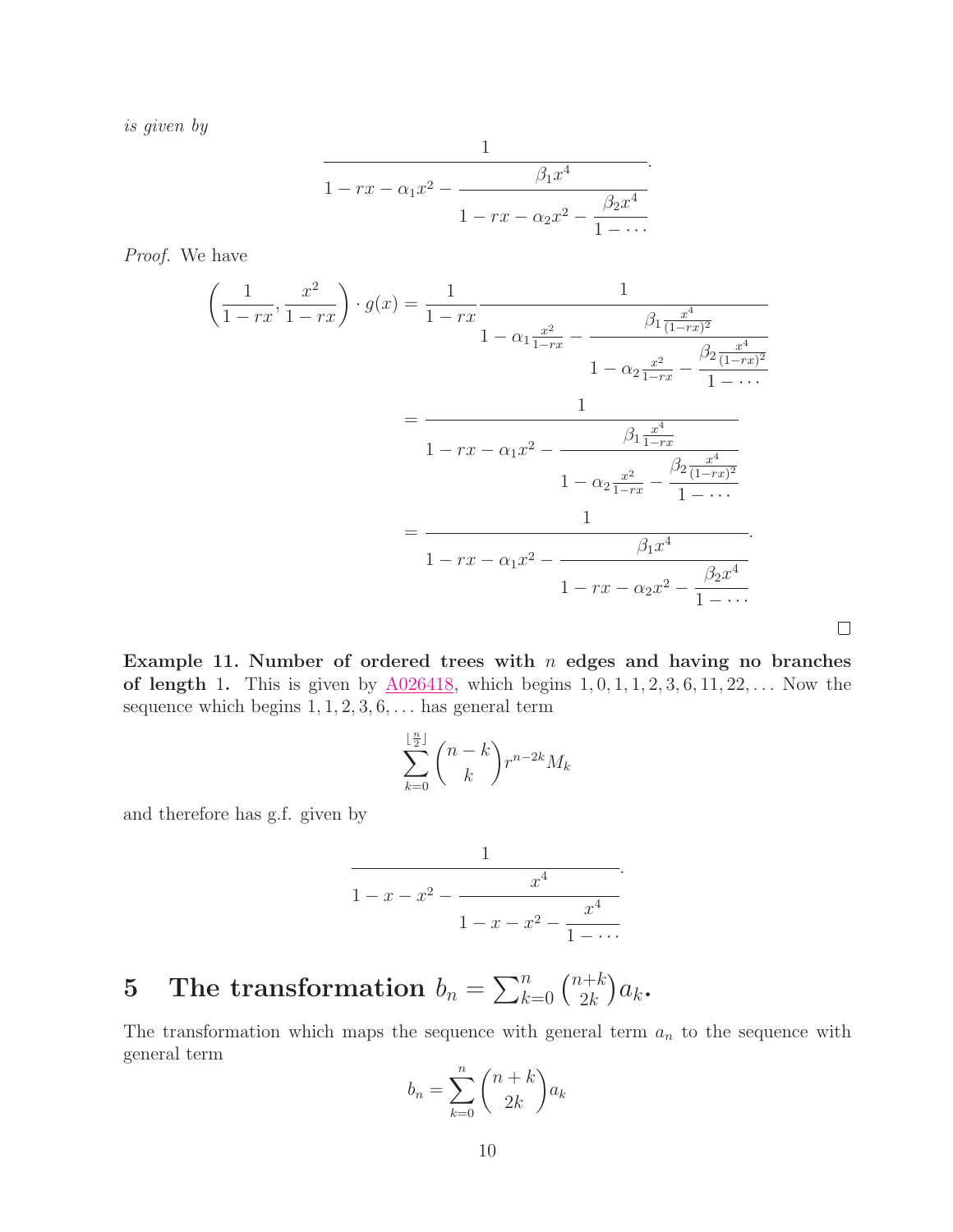can be represented by the Riordan array

$$
\left(\frac{1}{1-x}, \frac{x}{(1-x)^2}\right).
$$

We then have the following proposition.

**Proposition 12.** Let  $a_n$  be a sequence with generating function  $g(x)$  expressible in the form

$$
g(x) = \frac{1}{1 - \frac{\alpha_1 x}{1 - \frac{\alpha_2 x}{1 - \dots}}}.
$$

Then the sequence with general term  $\mathbf{b}_n$  given by

$$
b_n = \sum_{k=0}^n \binom{n+k}{2k} a_k
$$

has g.f. expressible as

$$
\left(\frac{1}{1-x}, \frac{x}{(1-x)^2}\right) \cdot g(x) = \frac{1}{1-x-\frac{\alpha_1 x}{1-x-\frac{\alpha_2 x}{1-x-\cdots}}}.
$$

Proof. We have

$$
\left(\frac{1}{1-x}, \frac{x}{(1-x)^2}\right) \cdot g(x) = \frac{1}{1-x} \frac{1}{1-\frac{\alpha_1 \frac{x}{(1-x)^2}}{1-\frac{\alpha_2 \frac{x}{(1-x)^2}}{1-\cdots}}}
$$
\n
$$
= \frac{1}{1-x - \frac{\alpha_1 \frac{x}{1-x}}{1-\frac{\alpha_2 \frac{x}{(1-x)^2}}{1-\cdots}}}
$$
\n
$$
= \frac{1}{1-x - \frac{\alpha_1 x}{1-x - \frac{\alpha_2 x}{1-x - \cdots}}}.
$$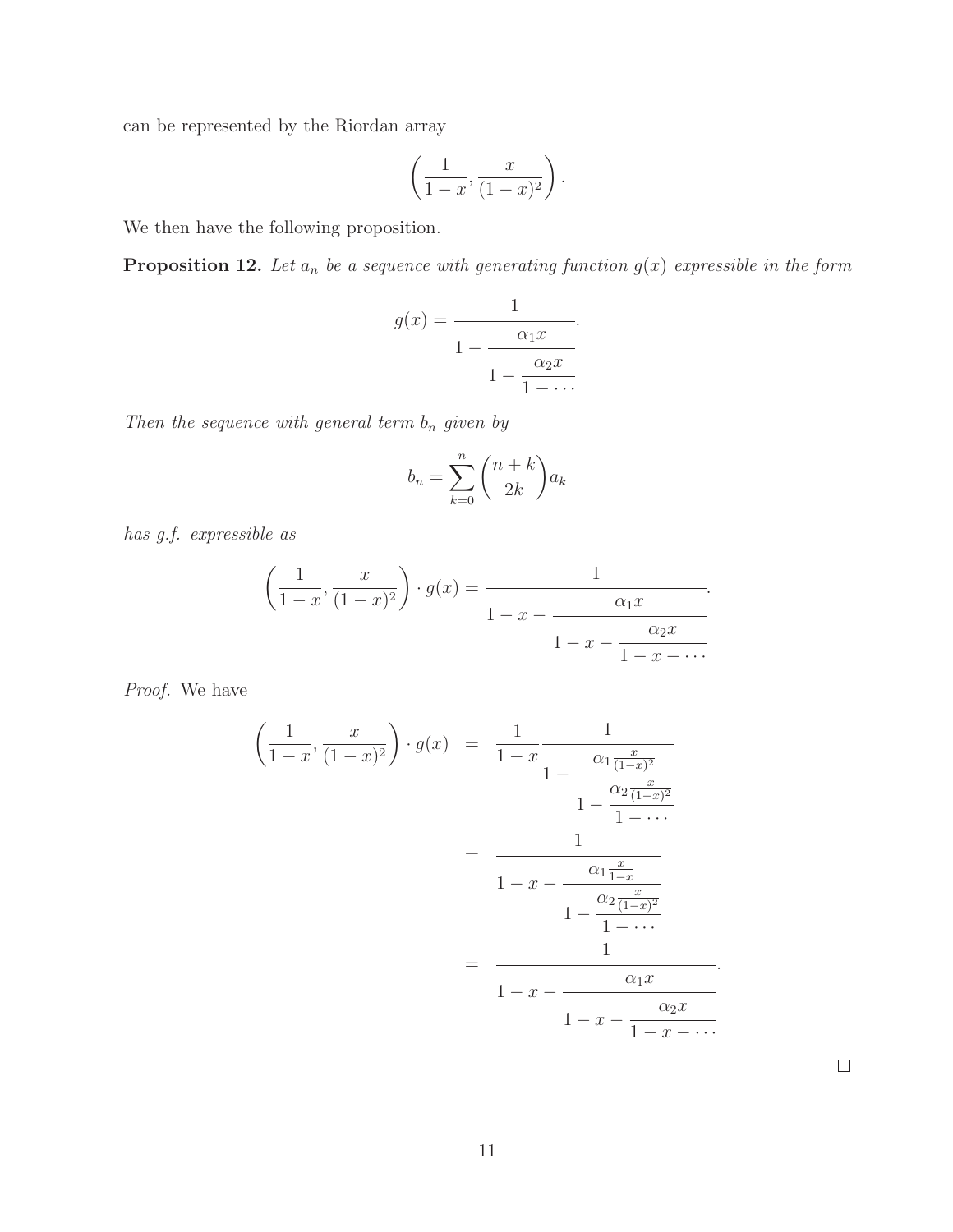Example 13. The large Schröder numbers. The large Schröder numbers  $S_n$   $\underline{\text{A}006318}$ can be defined by

$$
S_n = \sum_{k=0}^n \binom{n+k}{2k} c_k.
$$

Thus they have g.f. expressible as

$$
S(x) = \cfrac{1}{1-x-\cfrac{x}{1-x-\cfrac{x}{1-x-\cfrac{x}{1-x-\cdots}}}}.
$$

Example 14. The central Delannoy numbers. The central Delannoy numbers  $d_n$ [A001850](http://www.research.att.com/cgi-bin/access.cgi/as/~njas/sequences/eisA.cgi?Anum=A001850) can be defined by

$$
d_n = \sum_{k=0}^n \binom{n+k}{2k} \binom{2k}{k}.
$$

Thus they have g.f. expressible as

$$
\cfrac{1}{1-x-\cfrac{2x}{1-x-\cfrac{x}{1-x-\cfrac{x}{1-x-\cdots}}}}.
$$

More generally, we can consider the action of the Riordan array

$$
\left(\frac{1}{1-rx}, \frac{x}{(1-rx)^2}\right)
$$

for  $r \in \mathbb{Z}$ . We obtain

**Proposition 15.** Let  $a_n$  be a sequence with generating function  $g(x)$  expressible in the form

$$
g(x) = \frac{1}{1 - \frac{\alpha_1 x}{1 - \frac{\alpha_2 x}{1 - \dots}}}.
$$

Then the sequence  $b_n$  with g.f. given by

$$
\frac{1}{1-rx}g\left(\frac{x}{(1-rx)^2}\right)
$$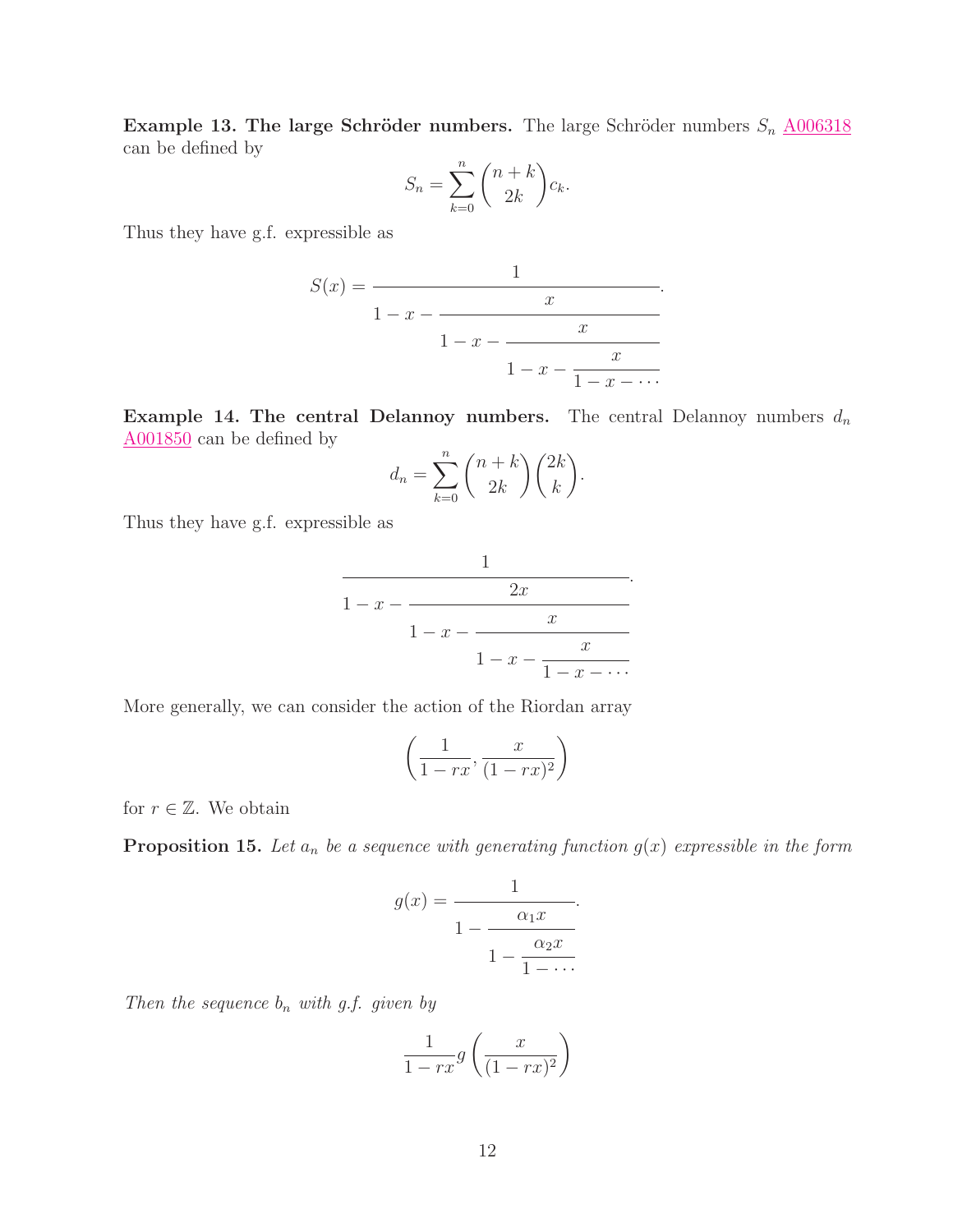is the expansion of

$$
\cfrac{1}{1-rx-\cfrac{\alpha_1x}{1-rx-\cfrac{\alpha_2x}{1-rx-\cfrac{\alpha_3x}{1-rx-\cdots}}}}.
$$

In this case,

$$
b_n = \sum_{k=0}^n \binom{n+k}{2k} r^{n-k} a_k
$$

is the general element of the transformed sequence.

Example 16. The case  $r = -1$ . This case corresponds to the Riordan array

$$
\left(\frac{1}{1+x}, \frac{x}{(1+x)^2}\right).
$$

Now we have, for instance,

$$
\sum_{k=0}^{n} {n+k \choose 2k} (-1)^{n-k} c_k = 0^n = \delta_{0n},
$$

where  $0^n$  is the sequence  $1, 0, 0, 0, \ldots$  with g.f. equal to 1. Thus we obtain the identity

$$
1 = \cfrac{1}{1 + x - \cfrac{x}{1 + x - \cfrac{x}{1 + x - \cfrac{x}{1 + x - \cdots}}}}.
$$
\n(1)

Similarly the identity

$$
\sum_{k=0}^{n} \binom{n+k}{2k} (-1)^{n-k} \binom{2k}{k} = 1
$$

yields the identity

$$
\frac{1}{1-x} = \frac{1}{1+x - \frac{2x}{1+x - \frac{x}{1+x - \frac{x}{1+x - \dots}}}}.\tag{2}
$$

**Proposition 17.** Let  $a_n$  be a sequence with generating function  $g(x)$  expressible in the form

$$
g(x) = \frac{1}{1 - \alpha_1 x - \frac{\beta_1 x^2}{1 - \alpha_2 x - \frac{\beta_2 x^2}{1 - \dots}}}.
$$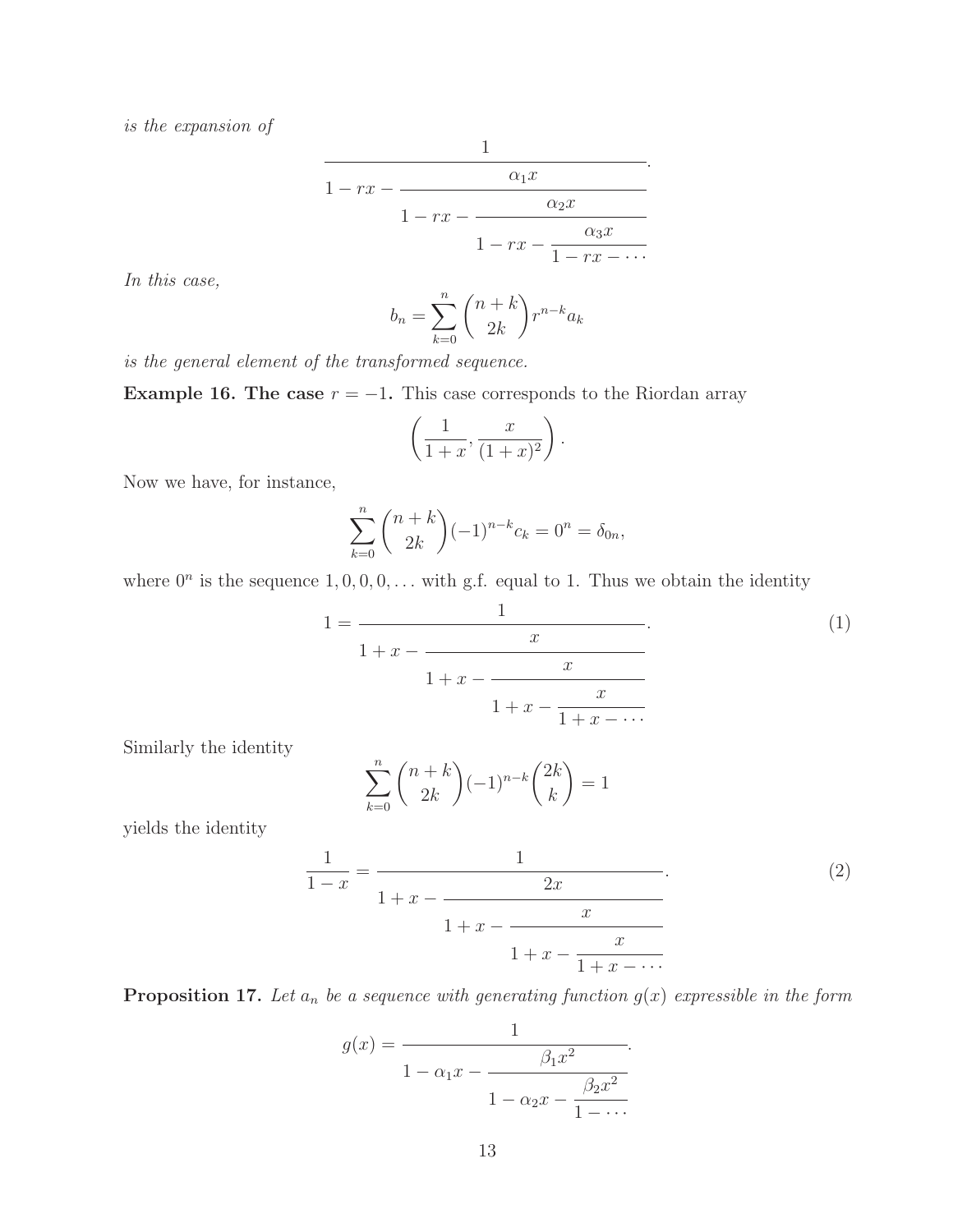Then the generating function of the sequence

$$
b_n = \sum_{k=0}^n \binom{n+k}{2k} r^{n-k} a_k,
$$

obtained by applying the transformation represented by

$$
\left(\frac{1}{1-rx}, \frac{x}{(1-rx)^2}\right)
$$

to  $a_n$  has g.f. given by

$$
\cfrac{1-rx}{(1-rx)^2 - \alpha_1 x - \cfrac{\beta_1 x^2}{(1-rx)^2 - \alpha_2 x - \cfrac{\beta_2 x^2}{(1-rx)^2 - \cdots}}}.
$$

Proof. The result follows by considering the expression

$$
\frac{1 - rx}{(1 - rx)^2} \frac{1}{1 - \alpha_1 \frac{x}{(1 - rx)^2} - \frac{\beta_1 \frac{x^2}{(1 - rx)^4}}{1 - \alpha_2 \frac{x}{(1 - rx)^2} - \frac{\beta_2 \frac{x^2}{(1 - rx)^4}}{1 - \dots}}}
$$

 $\hfill \square$ 

Example 18. Large Schröder numbers (revisited). Since the large Schröder numbers are given by

$$
S_n = \sum_{k=0}^n \binom{n+k}{2k} c_k
$$

we obtain the following expression for their generating function :

$$
S(x) = \frac{1 - x}{(1 - x)^2 - x - \frac{x^2}{(1 - x)^2 - 2x - \frac{x^2}{(1 - x)^2 - 2x - \frac{x^2}{1 - \dots}}}}
$$
\n(1 - x)

or

$$
S(x) = \cfrac{1 - x}{1 - 3x + x^2 - \cfrac{x^2}{1 - 4x + x^2 - \cfrac{x^2}{1 - \cdots}}}.
$$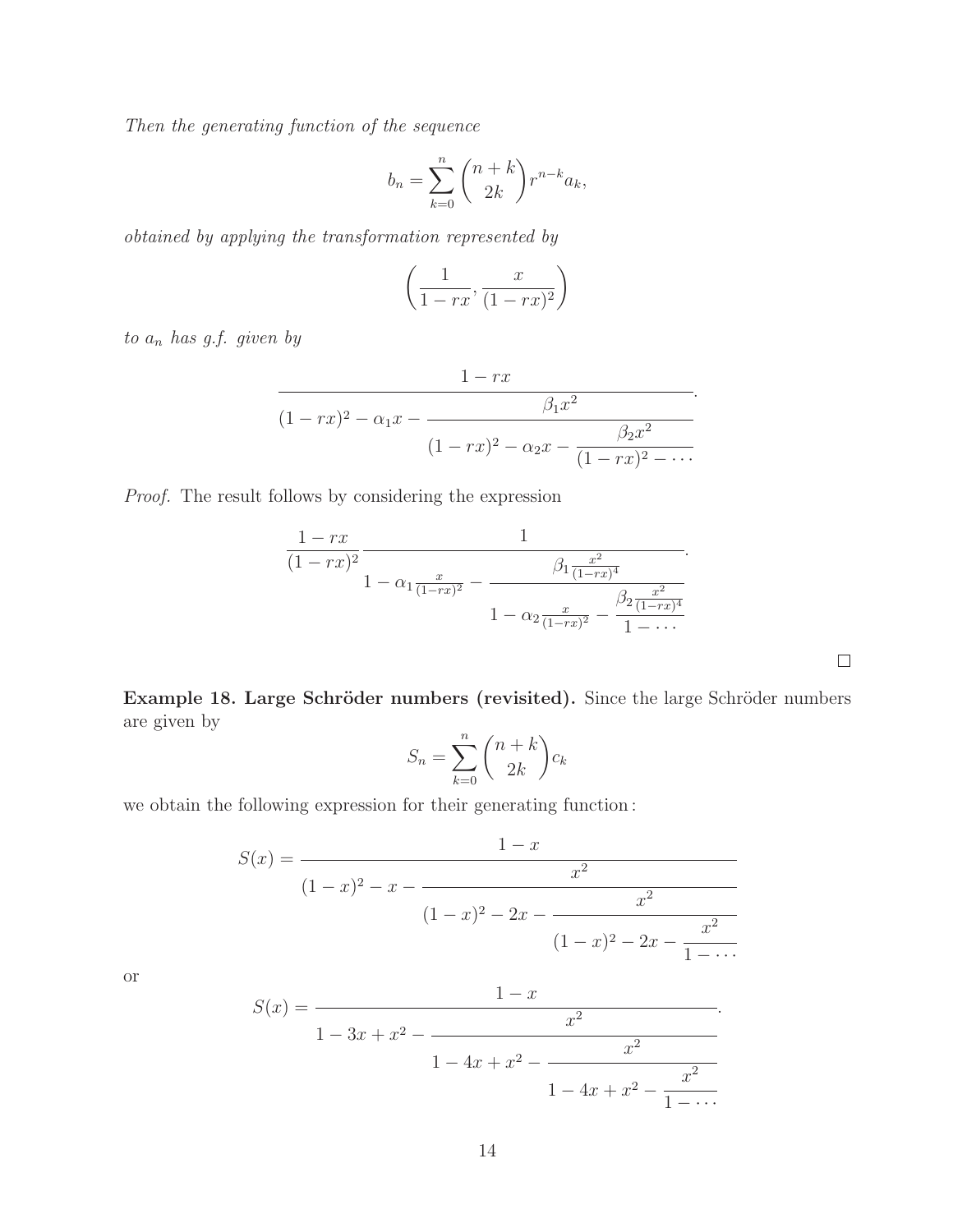Note that the above example shows that the partial sums of the large Schröder numbers, which have g.f. given by  $\frac{1}{1-x}S(x)$ , can be obtained from the expansion of

$$
\frac{1}{1-x}S(x) = \frac{1}{(1-x)^2 - x - \frac{x^2}{(1-x)^2 - 2x - \frac{x^2}{(1-x)^2 - 2x - \frac{x^2}{1-\cdots}}}}.
$$
(3)

This can be put in a more general context by observing that the general term of the matrix

<span id="page-14-0"></span>
$$
\left(\frac{1}{(1-rx)^2}, \frac{x}{(1-rx)^2}\right)
$$

is given by

$$
\binom{n+k+1}{n-k}r^{n-k} = \binom{n+k+1}{2k+1}r^{n-k}.
$$

Thus we have the proposition

**Proposition 19.** Let  $a_n$  be a sequence with generating function  $g(x)$  expressible in the form

$$
g(x) = \frac{1}{1 - \alpha_1 x - \frac{\beta_1 x^2}{1 - \alpha_2 x - \frac{\beta_2 x^2}{1 - \dots}}}
$$

Then the generating function of the sequence

$$
b_n = \sum_{k=0}^{n} {n+k+1 \choose 2k+1} r^{n-k} a_k,
$$

obtained by applying the transformation represented by

$$
\left(\frac{1}{(1-rx)^2}, \frac{x}{(1-rx)^2}\right)
$$

to  $a_n$  has g.f. given by

$$
\cfrac{1}{(1-rx)^2 - \alpha_1 x - \cfrac{\beta_1 x^2}{(1-rx)^2 - \alpha_2 x - \cfrac{\beta_2 x^2}{(1-rx)^2 - \cdots}}}.
$$

For instance, the g.f. of the partial sums of the large Schröder numbers, which have general term

$$
\sum_{k=0}^{n} \binom{n+k+1}{2k+1} c_k,
$$

can be represented as above in Eq. [\(3\)](#page-14-0). This sequence is [A086616.](http://www.research.att.com/cgi-bin/access.cgi/as/~njas/sequences/eisA.cgi?Anum=A086616)

In a similar fashion, we have the result.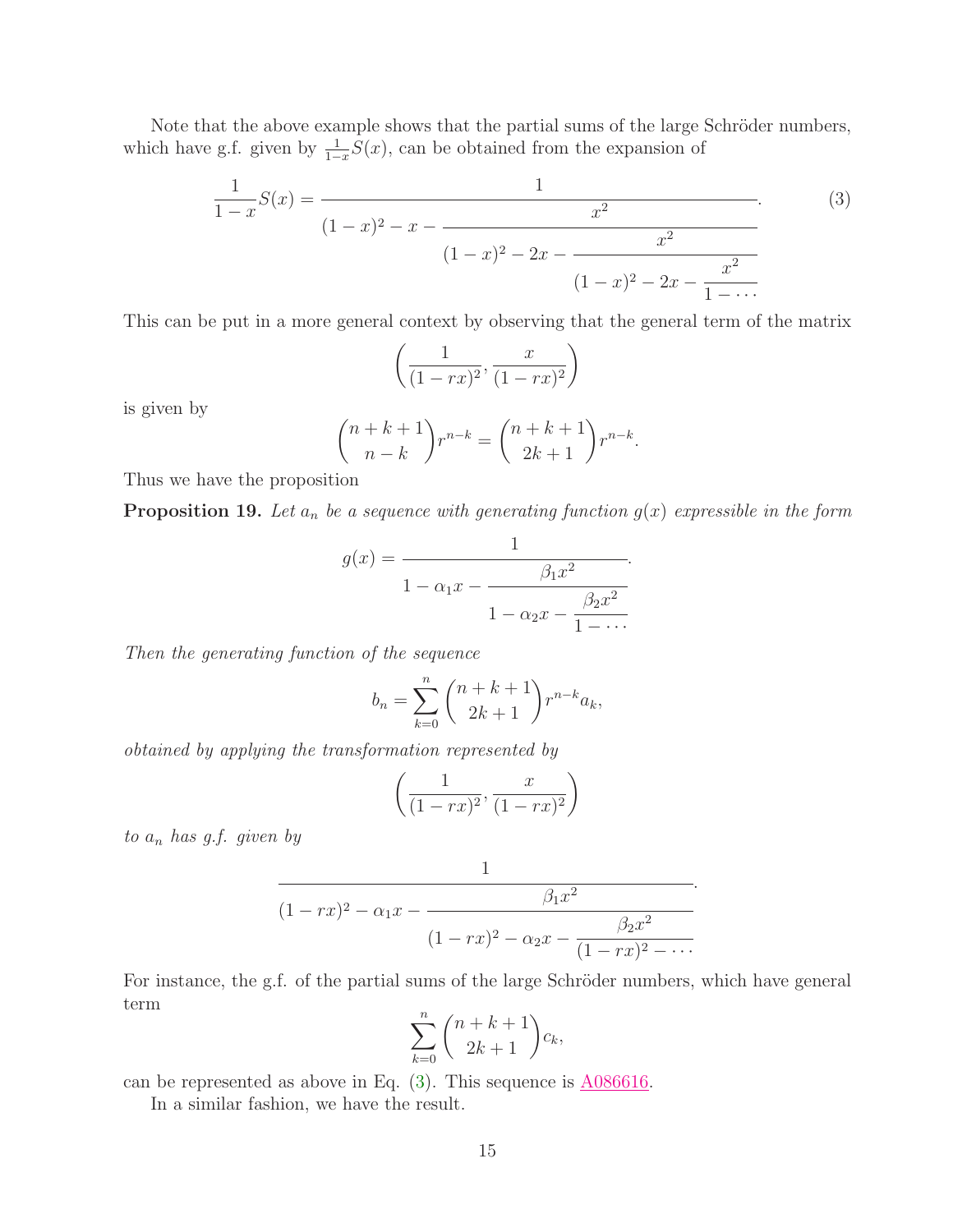**Proposition 20.** Let  $a_n$  be a sequence with generating function  $g(x)$  expressible in the form

$$
g(x) = \frac{1}{1 - \alpha_1 x - \frac{\beta_1 x^2}{1 - \alpha_2 x - \frac{\beta_2 x^2}{1 - \dots}}}.
$$

Then the generating function of the sequence

$$
b_n = 0^n + \sum_{k=0}^{n-1} {n+k+1 \choose 2k+1} r^{n-k-1} a_{k+1},
$$

obtained by applying the transformation represented by

$$
\left(1, \frac{x}{(1 - rx)^2}\right)
$$

to  $a_n$  has g.f. given by

$$
\cfrac{(1-rx)^2}{(1-rx)^2 - \alpha_1 x - \cfrac{\beta_1 x^2}{(1-rx)^2 - \alpha_2 x - \cfrac{\beta_2 x^2}{(1-rx)^2 - \cdots}}}.
$$

Example 21. Royal paths in a lattice  $\underline{A006319}$ . This is the sequence 1, 1, 4, 16, 68, 304, 1412, ..., which also gives the number of peaks at level 1 in all Schröder paths of semi-length n,  $(n \geq 1)$ . It has general element

$$
0^n + \sum_{k=0}^{n-1} \binom{n+k+1}{2k+1} C_{k+1},
$$

and g.f.

$$
\cfrac{(1-x)^2}{(1-x)^2 - x - \cfrac{x^2}{(1-x)^2 - 2x - \cfrac{x^2}{(1-x)^2 - 2x - \cfrac{x^2}{(1-x)^2 - 2x - \cdots}}}}.
$$

We note similarly that the sequence with g.f. given by

$$
\cfrac{(1-x)^2}{(1-x)^2 - x - \cfrac{x^2}{(1-x)^2 - x - \cfrac{x^2}{(1-x)^2 - x - \cfrac{x^2}{(1-x)^2 - x - \cdots}}}}
$$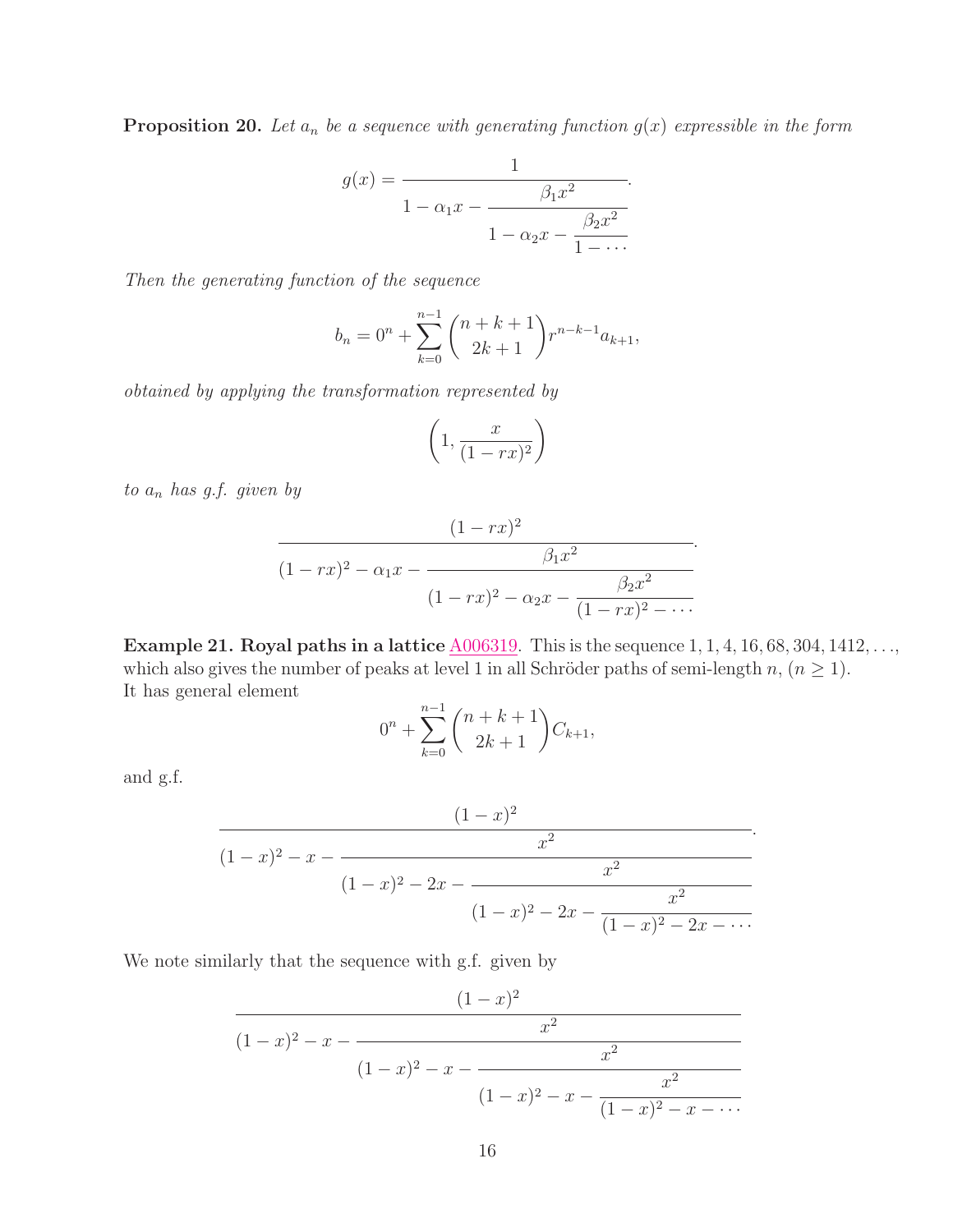is the transformation of the Motzkin numbers  $M_n$  with general element

$$
0^n + \sum_{k=0}^{n-1} {n+k+1 \choose 2k+1} M_{k+1}.
$$

Finally, the sequence with g.f.

$$
\cfrac{(1-x)^2}{(1-x)^2 - 2x - \cfrac{x^2}{(1-x)^2 - 2x - \cfrac{x^2}{(1-x)^2 - 2x - \cfrac{x^2}{(1-x)^2 - 2x - \cdots}}}}
$$

is the transformation of the shifted Catalan numbers  $c_{n+1}$  with general term

$$
0^{n} + \sum_{k=0}^{n-1} {n+k+1 \choose 2k+1} c_{k+2}.
$$

### 6 The transformation  $b_n = \sum_{k=0}^n {n \choose 2k}$  $\binom{n}{2k}a_k$ .

The matrix with general element  $\binom{n}{2k}$  $\binom{n}{2k}$  is the generalized Riordan array

$$
\left(\frac{1}{1-x}, \frac{x^2}{(1-x)^2}\right).
$$

**Proposition 22.** Let  $a_n$  be a sequence with generating function expressible in the form

$$
g(x) = \frac{1}{1 - \frac{\alpha_1 x}{1 - \frac{\alpha_2 x}{1 - \dots}}}.
$$

.

Then the sequence with general term

$$
b_n = \sum_{k=0}^{\lfloor \frac{n}{2} \rfloor} \binom{n}{2k} a_k
$$

has g.f. expressible in the form

$$
\cfrac{1}{1-x-\cfrac{\alpha_1x^2}{1-x-\cfrac{\alpha_2x^2}{1-x-\cdots}}}.
$$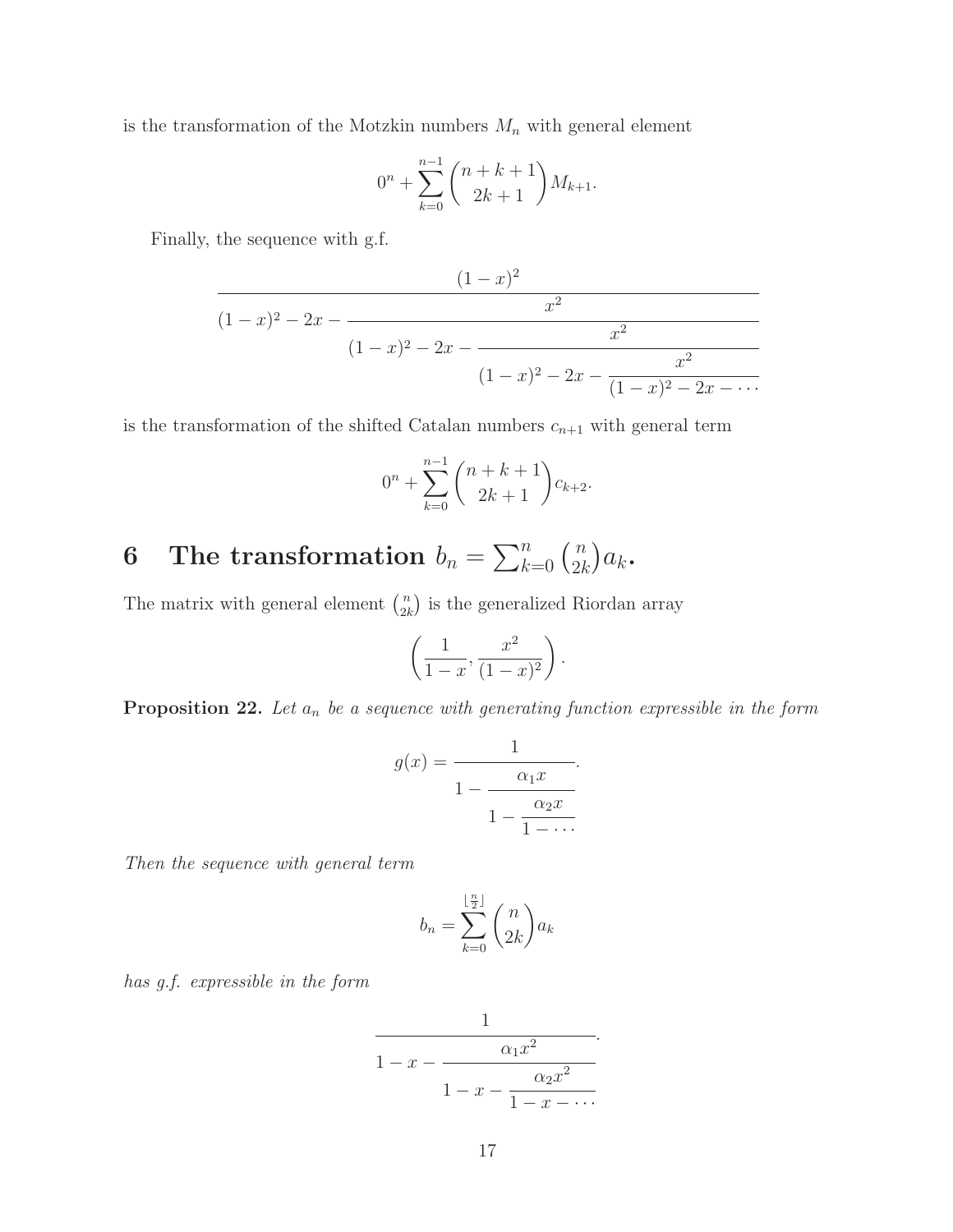Proof. We have

$$
\frac{1}{1-x}g\left(\frac{x^2}{(1-x)^2}\right) = \frac{1}{1-x} \frac{1}{1-\frac{\alpha_1\frac{x^2}{(1-x)^2}}{1-\frac{\alpha_2\frac{x^2}{(1-x)^2}}{1-\cdots}}}}
$$
\n
$$
= \frac{1}{1-x-\frac{\alpha_1\frac{x^2}{1-x}}{1-\frac{\alpha_2\frac{x^2}{(1-x)^2}}{1-\cdots}}}}
$$
\n
$$
= \frac{1}{1-x-\frac{\alpha_1x^2}{1-x-\frac{\alpha_2x^2}{1-x-\cdots}}}}.
$$

In similar fashion, we can show that for  $a_n$  as above, the sequence

$$
b_n = \sum_{k=0}^{\lfloor \frac{n}{2} \rfloor} \binom{n}{2k} r^{n-2k} a_k
$$

 $\Box$ 

has g.f. expressible in continued fraction form as

$$
\cfrac{1}{1-rx-\cfrac{\alpha_1x^2}{1-rx-\cfrac{\alpha_2x^2}{1-rx-\cdots}}}.
$$

We also have the following :

**Proposition 23.** Let  $a_n$  be a sequence with generating function  $g(x)$  expressible in the form

$$
g(x) = \frac{1}{1 - \alpha_1 x - \frac{\beta_1 x^2}{1 - \alpha_2 x - \frac{\beta_2 x^2}{1 - \dots}}}.
$$

Then the generating function of the sequence

$$
b_n = \sum_{k=0}^n \binom{n}{2k} a_k
$$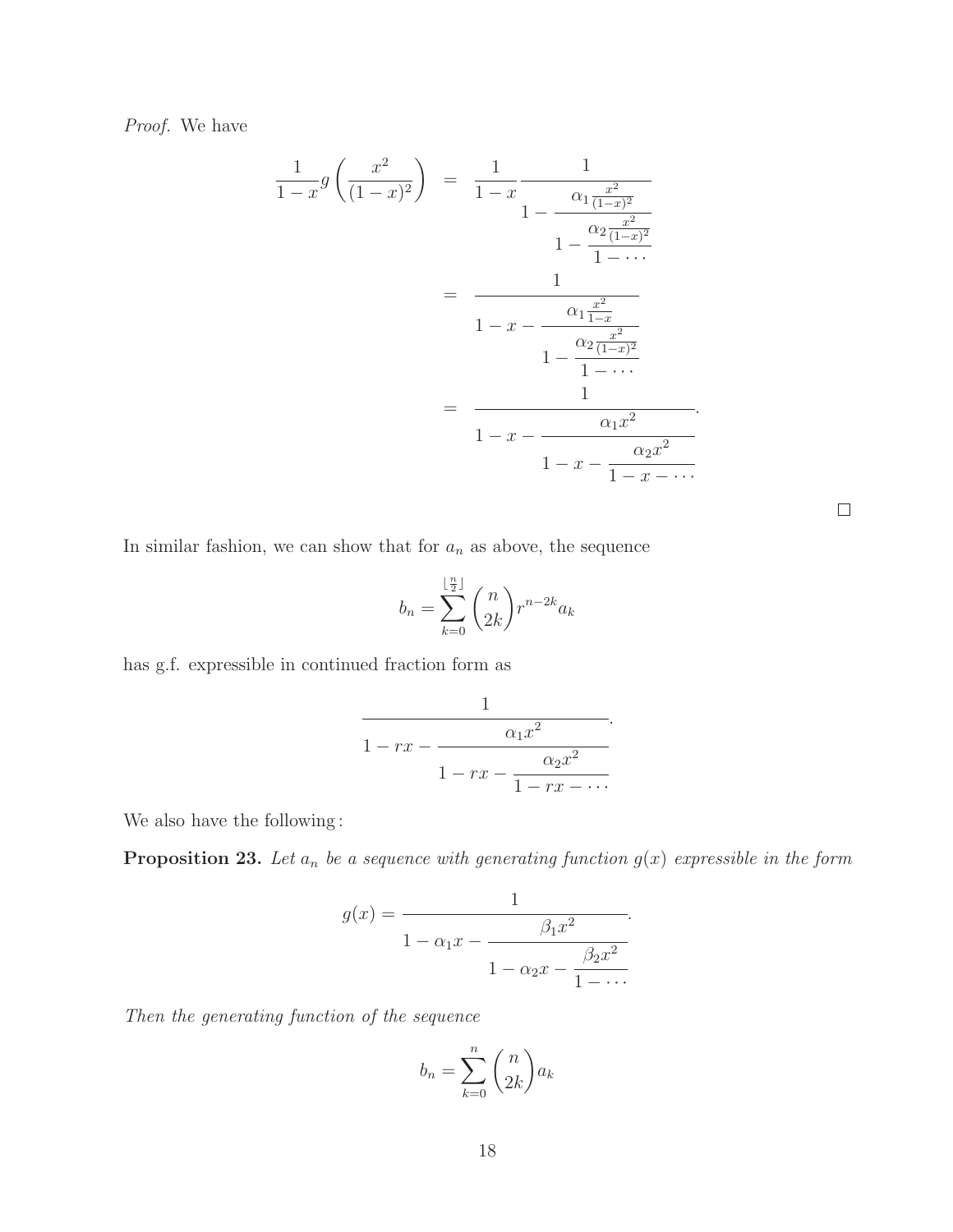is expressible in the form

$$
\cfrac{1-x}{(1-x)^2 - \alpha_1 x^2 - \cfrac{\beta_1 x^4}{(1-x)^2 - \alpha_2 x^2 - \cfrac{\beta_2 x^4}{(1-x)^2 - \alpha_3 x^2 - \cdots}}}.
$$

Example 24. The Motzkin numbers  $M_n$ . We have

$$
M_n = \sum_{k=0}^n \binom{n}{2k} c_k.
$$

Hence the Motzkin numbers have g.f. expressible as

$$
M(x) = \frac{1-x}{(1-x)^2 - x^2 - \frac{x^4}{(1-x)^2 - 2x^2 - \frac{x^4}{(1-x)^2 - 2x^2 - \cdots}}}
$$
  
= 
$$
\frac{1-x}{1-2x - \frac{x^4}{1-2x - x^2 - \frac{x^4}{1-2x - x^2 - \frac{x^4}{1- \cdots}}}}
$$

A simple consequence of this is the fact that the partial sums of the Motzkin numbers, [A086615,](http://www.research.att.com/cgi-bin/access.cgi/as/~njas/sequences/eisA.cgi?Anum=A086615) have generating function expressible as

$$
\cfrac{1}{1-2x-\cfrac{x^4}{1-2x-x^2-\cfrac{x^4}{1-2x-x^2-\cfrac{x^4}{1-\cdots}}}}.
$$

### 7 The transformation  $b_n = \sum_{k=0}^n \binom{n-k}{2k}$  $a_{2k}^{n-k}$ ) $a_k$ .

We consider the generalized Riordan array

$$
\left(\frac{1}{1-x}, \frac{x^3}{(1-x)^2}\right).
$$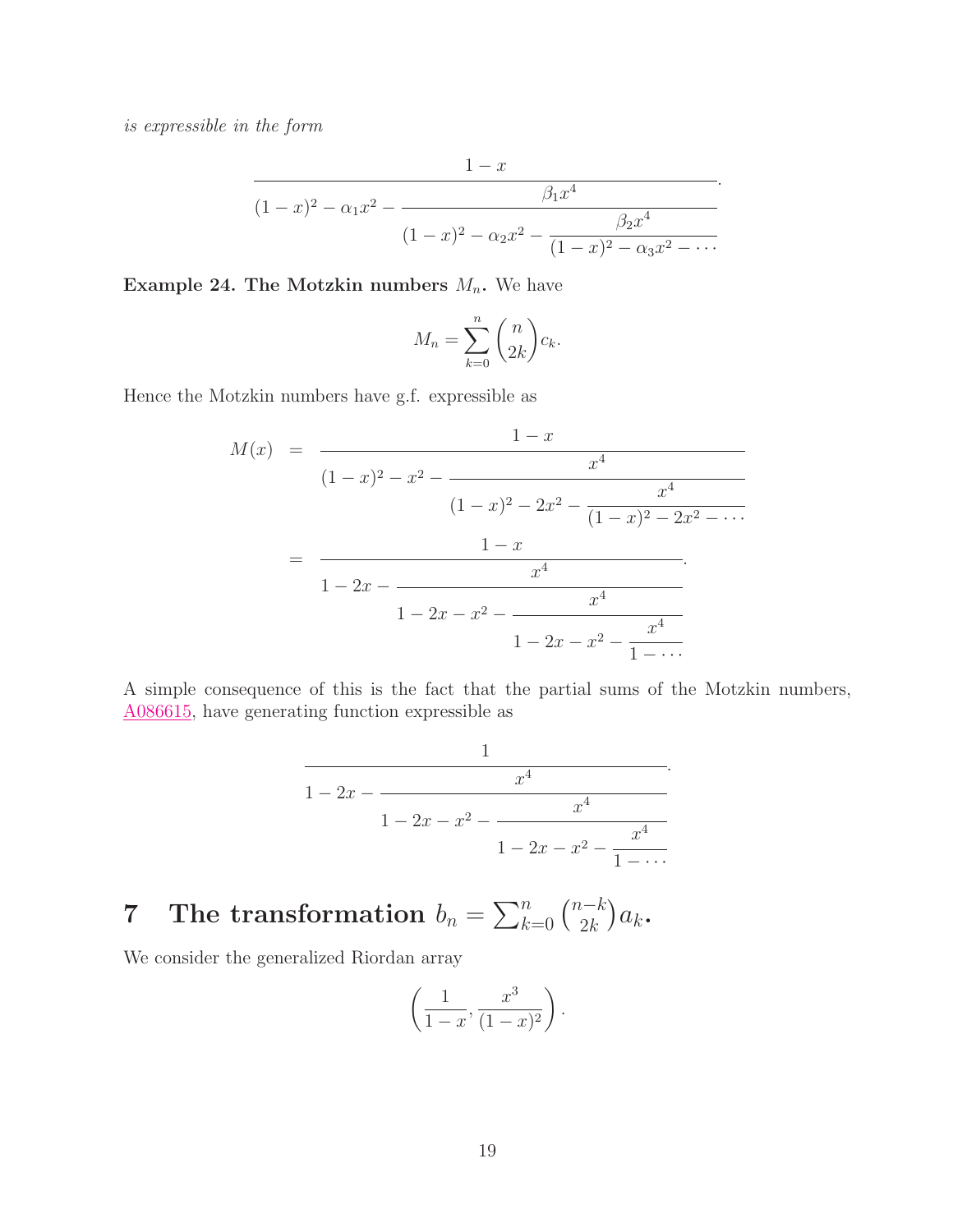The general term of this matrix is given by

$$
T_{n,k} = [x^n] \frac{x^{3k}}{(1-x)^{2k+1}}
$$
  
\n
$$
= [x^{n-3k}] \sum_{i=0}^{\infty} {\binom{-2k-1}{i}} (-1)^i x^i
$$
  
\n
$$
= [x^{n-3k}] \sum_{i=0}^{\infty} {\binom{2k+1+i-1}{i}} x^i
$$
  
\n
$$
= {\binom{2k+n-3k}{n-3k}}
$$
  
\n
$$
= {\binom{n-k}{2k}}.
$$

We then have

**Proposition 25.** Let  $a_n$  be a sequence with generating function  $g(x)$  expressible in the form

$$
g(x) = \frac{1}{1 - \frac{\alpha_1 x}{1 - \frac{\alpha_2 x}{1 - \dots}}}.
$$

Then the sequence

$$
b_n = \sum_{k=0}^n \binom{n-k}{2k} a_k
$$

has g.f. expressible as

$$
\cfrac{1}{1-x-\cfrac{\alpha_1x^3}{1-x-\cfrac{\alpha_2x^3}{1-x-\cdots}}}.
$$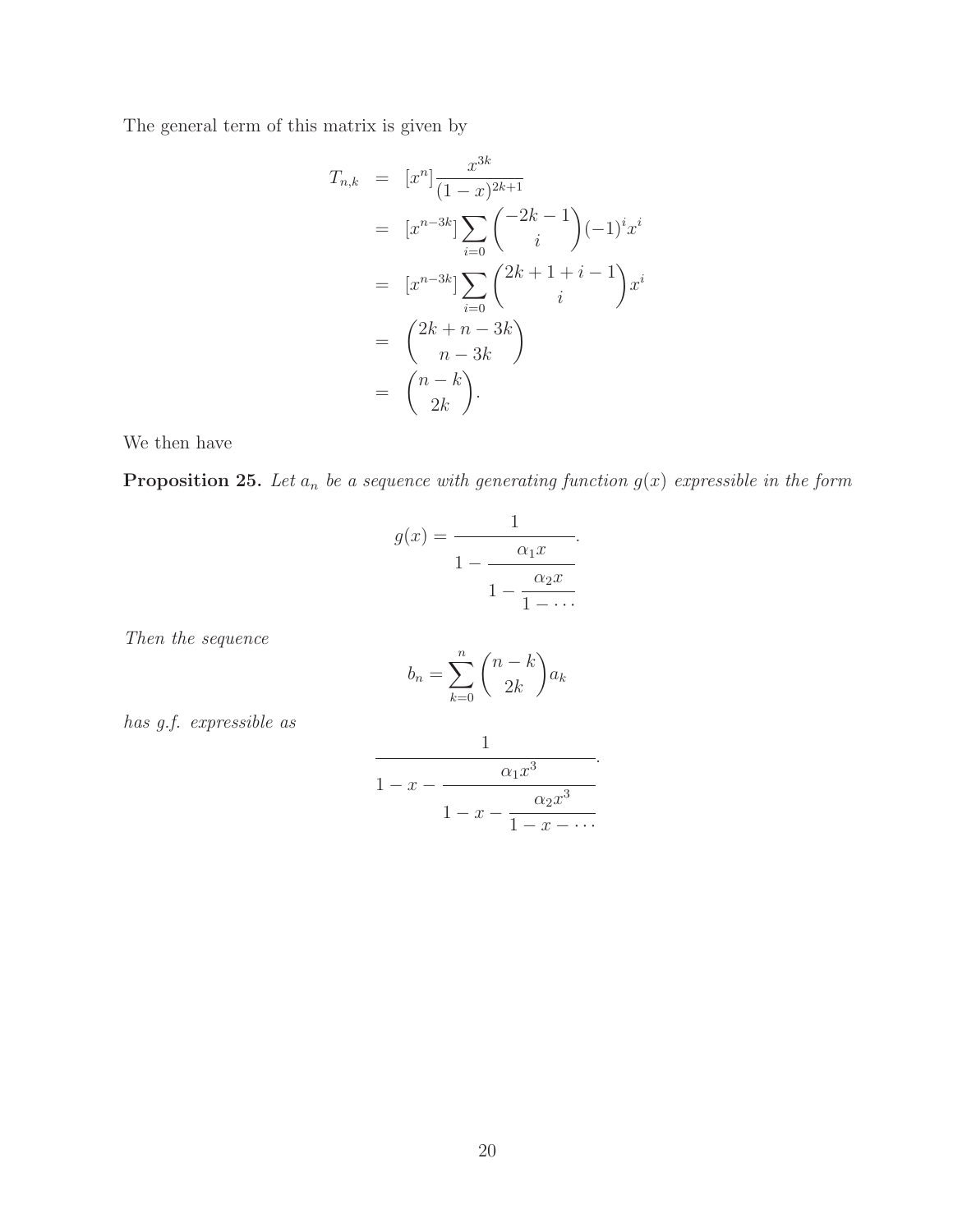Proof. We have

$$
\frac{1}{1-x}g\left(\frac{x^3}{(1-x)^2}\right) = \frac{1}{1-x}\frac{1}{1-\frac{\alpha_1\frac{x^3}{(1-x)^2}}{1-\frac{\alpha_2\frac{x^3}{(1-x)^2}}{1-\cdots}}}}
$$
\n
$$
= \frac{1}{1-x-\frac{\alpha_1\frac{x^3}{1-x}}{1-\frac{\alpha_2\frac{x^3}{(1-x)^2}}{1-\cdots}}}}
$$
\n
$$
= \frac{1}{1-x-\frac{\alpha_1x^3}{1-\cdots}}}
$$
\n
$$
= \frac{1}{1-x-\frac{\alpha_1x^3}{1-x-\cdots}}.
$$

**Example 26. Generalized Catalan numbers.** We take  $a_n = C_n$  and form the sequence

 $\Box$ 

$$
b_n = \sum_{k=0}^n \binom{n-k}{2k} c_k,
$$

with g.f.

$$
\frac{1}{1-x}C\left(\frac{x^3}{(1-x)^2}\right).
$$

Then we can express this g.f. as

$$
\cfrac{1}{1-x-\cfrac{x^3}{1-x-\cfrac{x^3}{1-x-\cfrac{x^3}{1-\cdots}}}}.
$$

These are the generalized Catalan numbers [A023431.](http://www.research.att.com/cgi-bin/access.cgi/as/~njas/sequences/eisA.cgi?Anum=A023431)

Similarly, the sequence with g.f.

$$
\cfrac{1}{1-x-\cfrac{2x^3}{1-x-\cfrac{x^3}{1-x-\cfrac{x^3}{1-\cdots}}}}
$$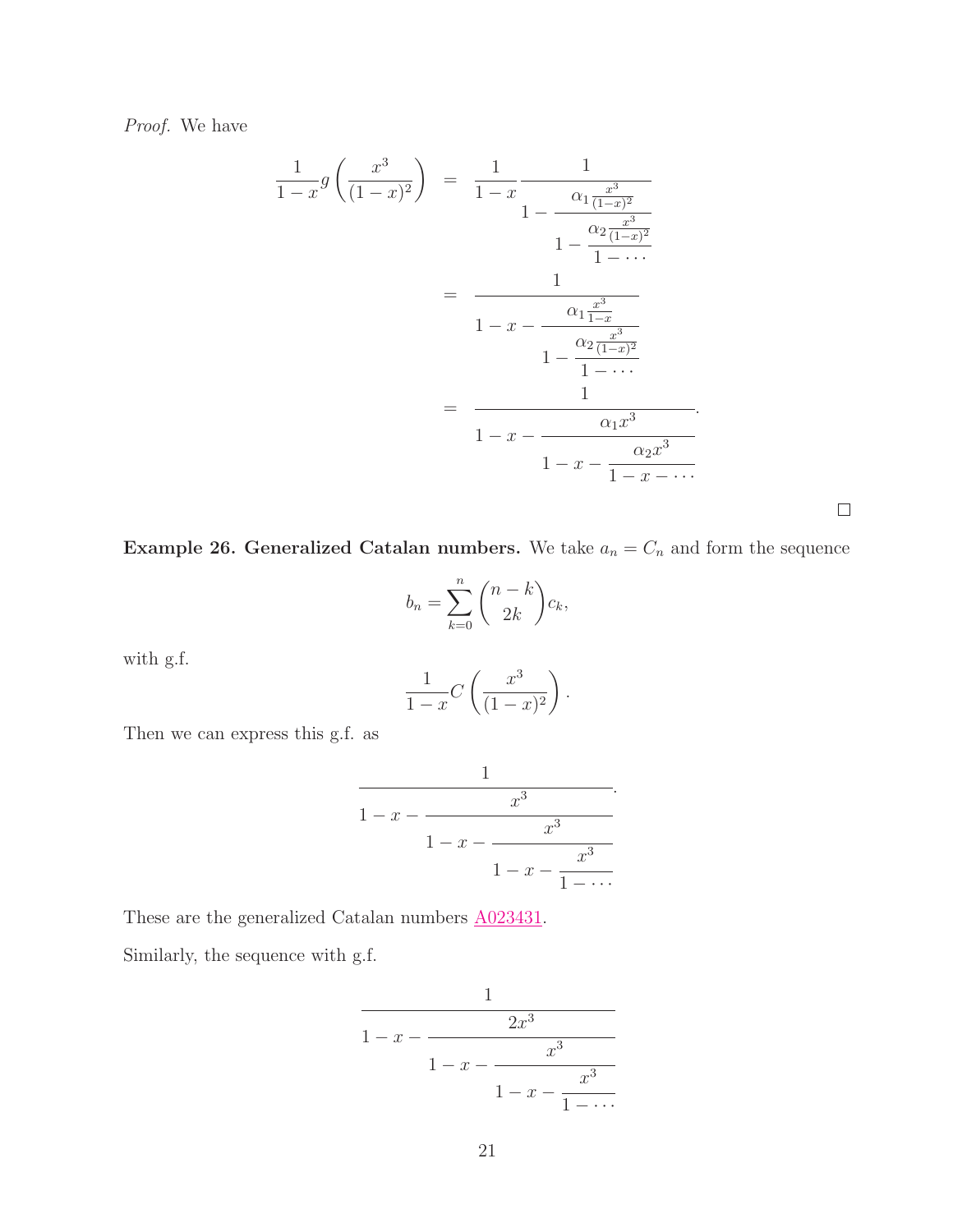has general term

$$
\sum_{k=0}^{n} \binom{n-k}{2k} \binom{2k}{k}.
$$

This is [A098479.](http://www.research.att.com/cgi-bin/access.cgi/as/~njas/sequences/eisA.cgi?Anum=A098479)

In general, we can show that the sequence with g.f. given by

$$
\cfrac{1}{1-x-\cfrac{rx^3}{1-x-\cfrac{x^3}{1-x-\cfrac{x^3}{1-\cdots}}}}
$$

is the image of the power sequence  $r^n$  by the product of Riordan arrays

$$
\left(\frac{1}{1-x}, \frac{x^3}{(1-x)^2}\right) \cdot (1, xC(x)).
$$

Thus the g.f. of the image sequence is given by

$$
\frac{1}{1-x} \frac{1}{1-r \frac{x^3}{1-x^3} C \left(\frac{x^3}{1-x^3}\right)}.
$$

### 8 The transformation  $b_n = \sum_{k=0}^n \binom{n+k}{3k}$  $a_{3k}^{n+k}$ ) $a_k$ .

The general term of the generalized Riordan array

$$
\left(\frac{1}{1-x}, \frac{x^2}{(1-x)^3}\right)
$$

is given by

$$
T_{n,k} = \binom{n+k}{3k}.
$$

Thus if the sequence  $a_n$  has g.f. expressible in the form

$$
g(x) = \cfrac{1}{1 - \cfrac{\alpha_1 x}{1 - \cfrac{\alpha_2 x}{1 - \cfrac{\alpha_3 x}{1 - \cdots}}}}
$$

then the sequence

$$
b_n = \sum_{k=0}^n \binom{n+k}{3k} a_k
$$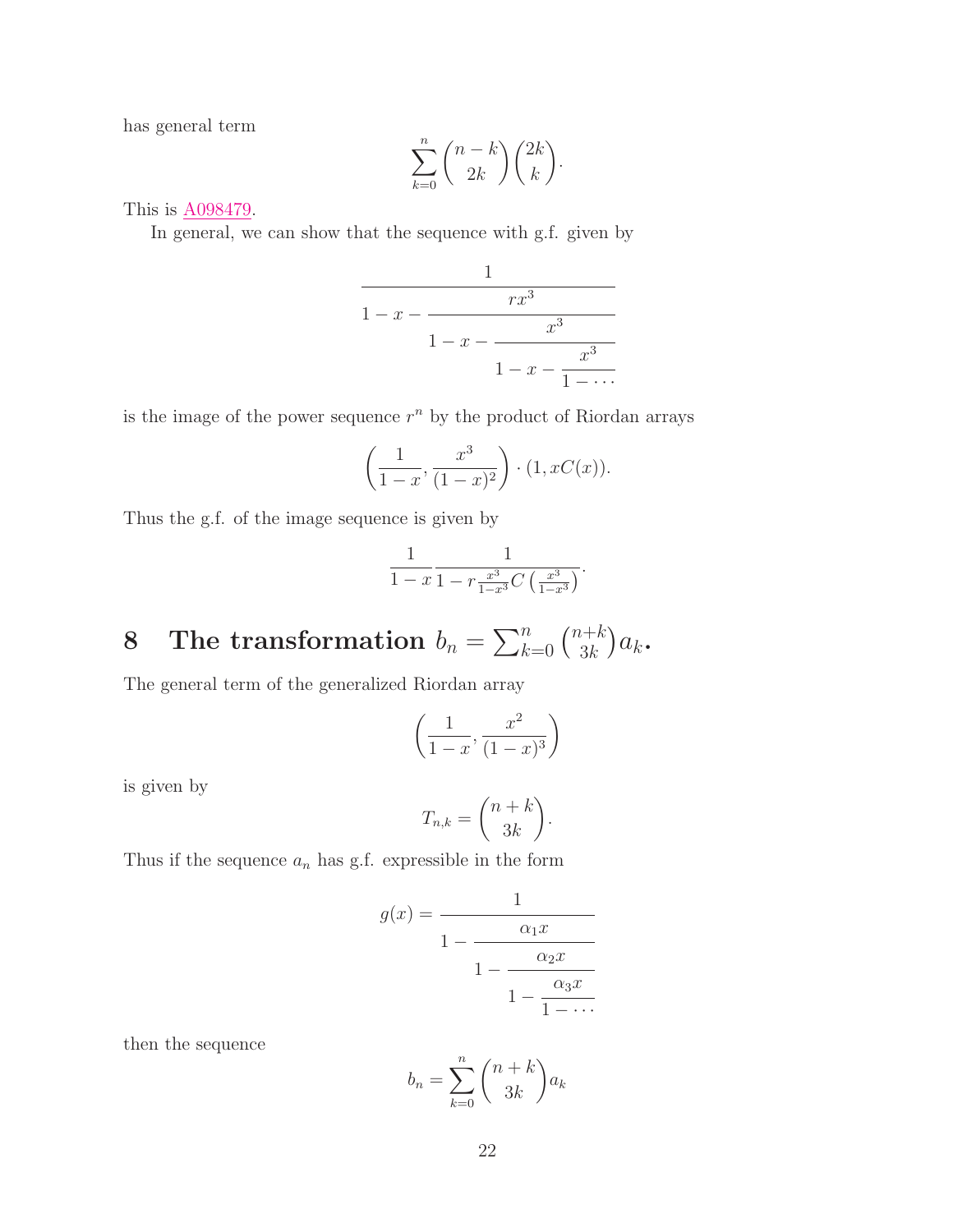will have g.f.

$$
\frac{1}{1-x}g\left(\frac{x^2}{(1-x)^3}\right),\,
$$

which is equal to

$$
\frac{1}{1-x} \frac{1}{1-\frac{\alpha_1 \frac{x^2}{(1-x)^3}}{1-\frac{\alpha_2 \frac{x^2}{(1-x)^3}}{1-\frac{\alpha_3 \frac{x^2}{(1-x)^3}}{1-\cdots}}}}
$$
\n
$$
= \frac{1}{1-x-\frac{\alpha_1 \frac{x^2}{(1-x)^2}}{1-\frac{\alpha_2 \frac{x^2}{(1-x)^3}}{1-\cdots}}}
$$
\n
$$
= \frac{1}{1-x-\frac{\alpha_1 x^2}{(1-x)^2}}
$$
\n
$$
= \frac{1}{1-x-\frac{\alpha_1 x^2}{(1-x)^2-\frac{\alpha_2 \frac{x^2}{1-x}}{1-\cdots}}}}
$$
\n
$$
= \frac{1}{1-x-\frac{\alpha_1 x^2}{(1-x)^2-\frac{\alpha_3 \frac{x^2}{(1-x)^3}}{1-\cdots}}}}
$$
\n
$$
= \frac{1}{1-x-\frac{\alpha_1 x^2}{(1-x)^2-\frac{\alpha_2 x^2}{(1-x)^2}}}}
$$
\n
$$
1-x-\frac{\alpha_3 \frac{x^2}{(1-x)^2}}{1-\cdots}}
$$

.

Thus we arrive at the

Proposition 27. In the circumstances above, the sequence

$$
b_n = \sum_{k=0}^n \binom{n+k}{3k} a_k
$$

has g.f. expressible in the form

$$
\cfrac{1}{1-x-\cfrac{\alpha_1 x^2}{(1-x)^2-\cfrac{\alpha_2 x^2}{1-x-\cfrac{\alpha_3 x^2}{(1-x)^2-\cdots}}}}.
$$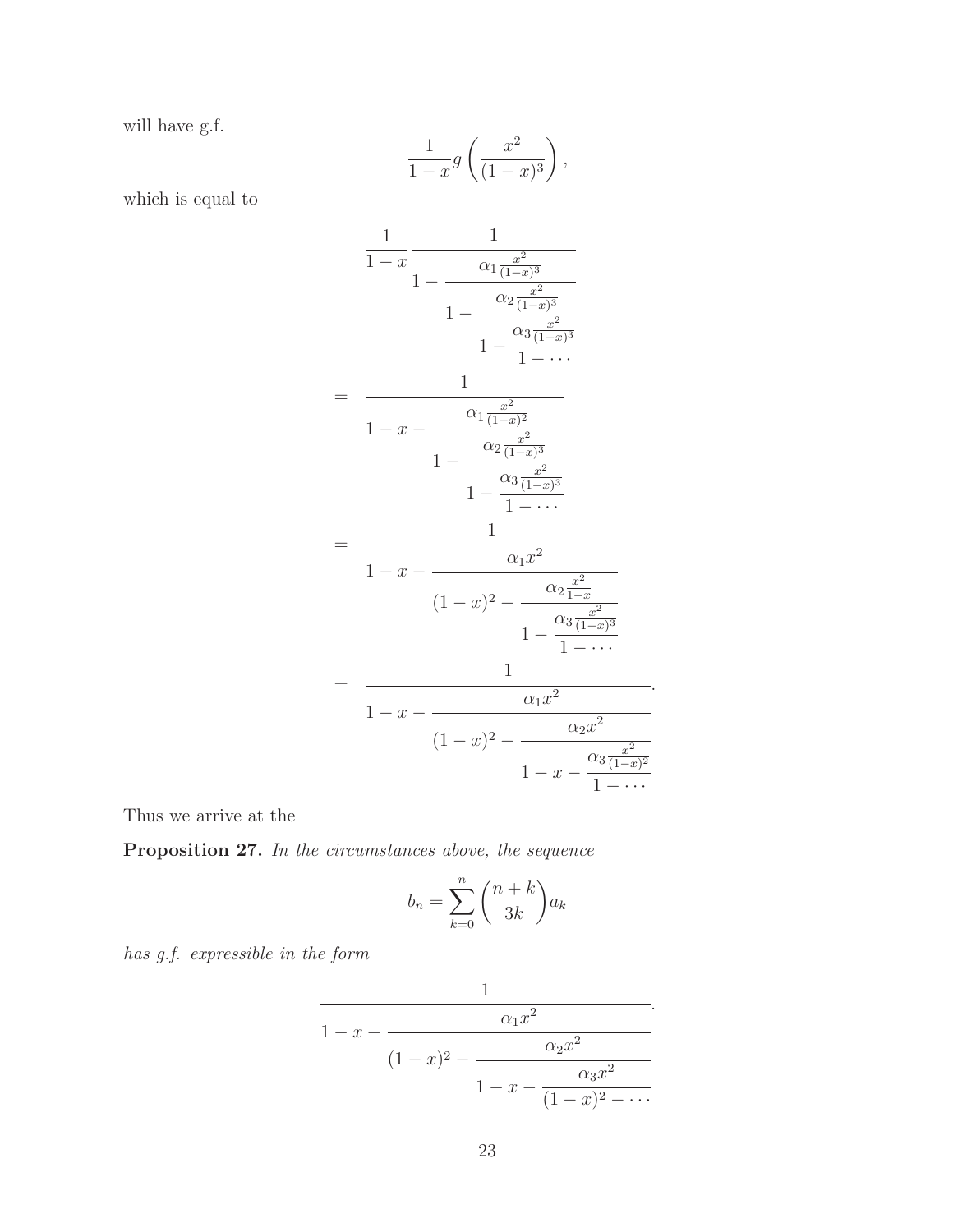Example 28. Number of Dyck paths of semi-length  $n$  with no  $UUDD$ . We let  $a_n = c_n$ . Then the sequence with general term

$$
b_n = \sum_{k=0}^n \binom{n+k}{3k} c_k
$$

has g.f.  $\frac{1}{1-x}C\left(\frac{x^2}{(1-x)^2}\right)$  $\frac{x^2}{(1-x)^3}$  expressible as

$$
\cfrac{1}{1-x-\cfrac{x^2}{(1-x)^2-\cfrac{x^2}{1-x-\cfrac{x^2}{(1-x)^2-\cdots}}}}.
$$

This is  $\underline{A}086581$  (number of Dyck paths of semi-length n with no  $UUDD$ ).

## 9 Bi-variate continued fractions and number triangles

We have seen that

$$
\left(\frac{1}{1-rx}, \frac{x}{1-rx}\right) \cdot C(x) = \cfrac{1}{1-rx - \cfrac{x}{1-rx - \cfrac{x}{1-rx - \cfrac{x}{1-rx - \cfrac{x}{1-rx - \cfrac{x}{1-rx}}}}}}.
$$

<span id="page-23-0"></span>Now treating  $r$  as an independent variable (and writing it as  $y$ ), we consider the bi-variate expression

$$
g(x,y) = \cfrac{1}{1 - xy - \cfrac{x}{1 - xy - \cfrac{x}{1 - xy - \cfrac{x}{1 - xy - \cfrac{x}{1 - \cdots}}}}.
$$
(4)

This is the bi-variate generating function of the number triangle with general term

$$
[k \le n] \binom{n}{k} c_{n-k},
$$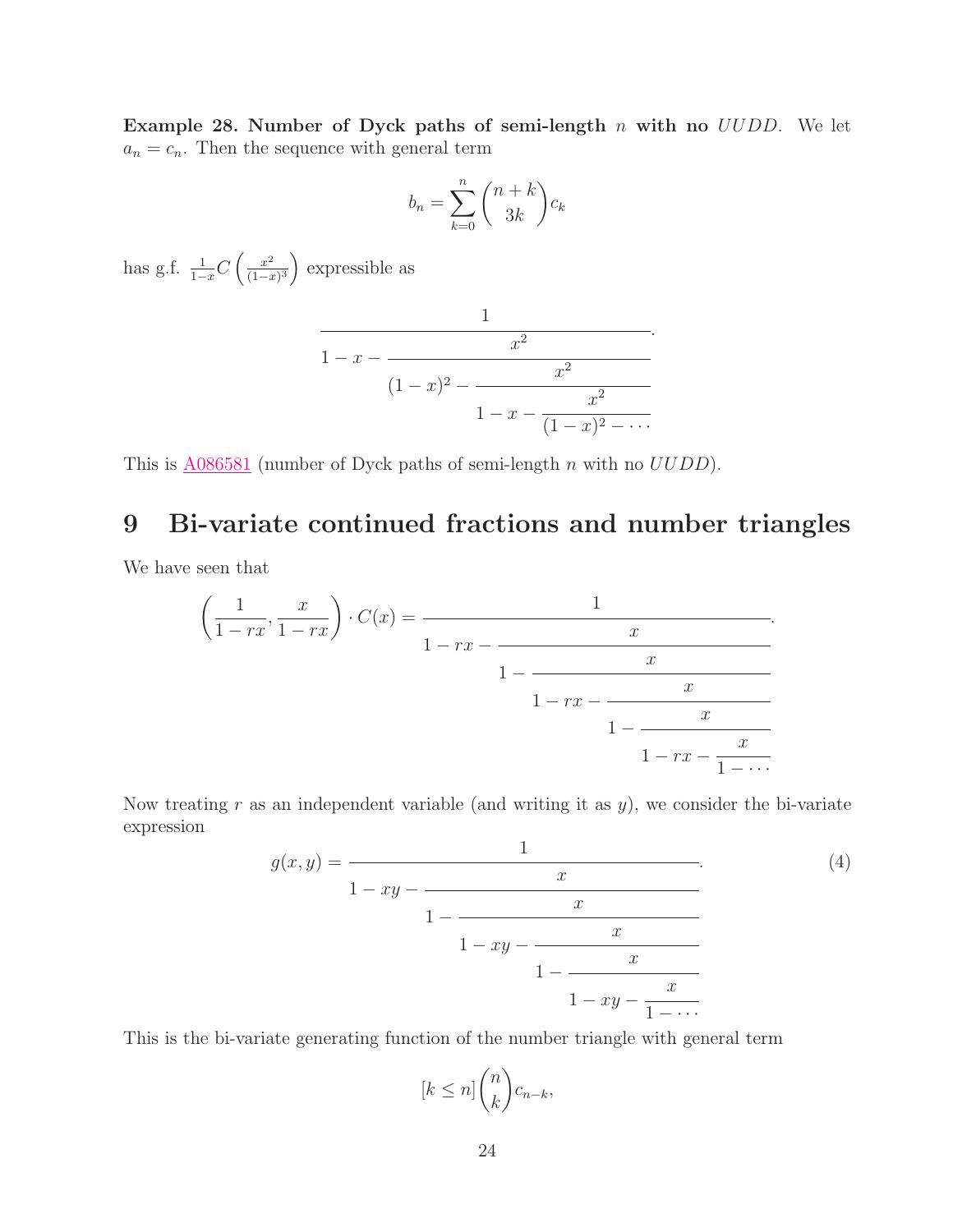which begins

$$
\left(\begin{array}{cccccc} 1 & 0 & 0 & 0 & 0 & 0 & \dots \\ 1 & 1 & 0 & 0 & 0 & 0 & \dots \\ 2 & 2 & 1 & 0 & 0 & 0 & \dots \\ 5 & 6 & 3 & 1 & 0 & 0 & \dots \\ 14 & 20 & 12 & 4 & 1 & 0 & \dots \\ 42 & 70 & 50 & 20 & 5 & 1 & \dots \\ \vdots & \vdots & \vdots & \vdots & \vdots & \vdots & \ddots \end{array}\right).
$$

This is  $\triangle 124644$ . The image of the sequence  $r^n$  by this matrix is given by

$$
b_n = \sum_{k=0}^n {n \choose k} c_{n-k} r^k = \sum_{k=0}^n {n \choose k} c_k r^{n-k},
$$

using  $\binom{n}{k}$  $\binom{n}{k} = \binom{n}{n-1}$  $n<sub>n-k</sub>$ ). Thus applying the matrix with bi-variate generating function given by Eq. [\(4\)](#page-23-0) to the sequence  $r^n$  is equivalent to calculating the r-th binomial transformation of the Catalan numbers  $C_n$ .

This example may be generalized in many ways.

#### 10 The transformation  $b_n = \sum_k^{\lfloor n \rfloor}$ n  $\begin{bmatrix} \frac{n}{2} \\ k=0 \end{bmatrix}$   $\begin{pmatrix} n-k \\ k \end{pmatrix}$  ${k\choose k} r^{n-2k} a_{n-2k}$ .

Setting  $y = x$  in Eq. [\(4\)](#page-23-0) of the last section gives us the generating function of the diagonal sums of the matrix. Thus the sequence with general term

$$
\sum_{k=0}^{\lfloor \frac{n}{2} \rfloor} \binom{n-k}{k} c_{n-2k}
$$

has generating function expressible as

$$
\cfrac{1}{1-x^2-\cfrac{x}{1-\cfrac{x}{1-x^2-\cfrac{x}{1-\cdots}}}}.
$$

This is [A105864.](http://www.research.att.com/cgi-bin/access.cgi/as/~njas/sequences/eisA.cgi?Anum=A105864) By the construction above, it is the result of applying the Riordan array

$$
\left(\frac{1}{1-x^2}, \frac{x}{1-x^2}\right)
$$

to the Catalan numbers. In fact, we have the following proposition :

**Proposition 29.** Let  $a_n$  be a sequence with generating function expressible as

$$
\cfrac{1}{1 - \cfrac{\alpha_1 x}{1 - \cfrac{\alpha_2 x}{1 - \cdots}}}.
$$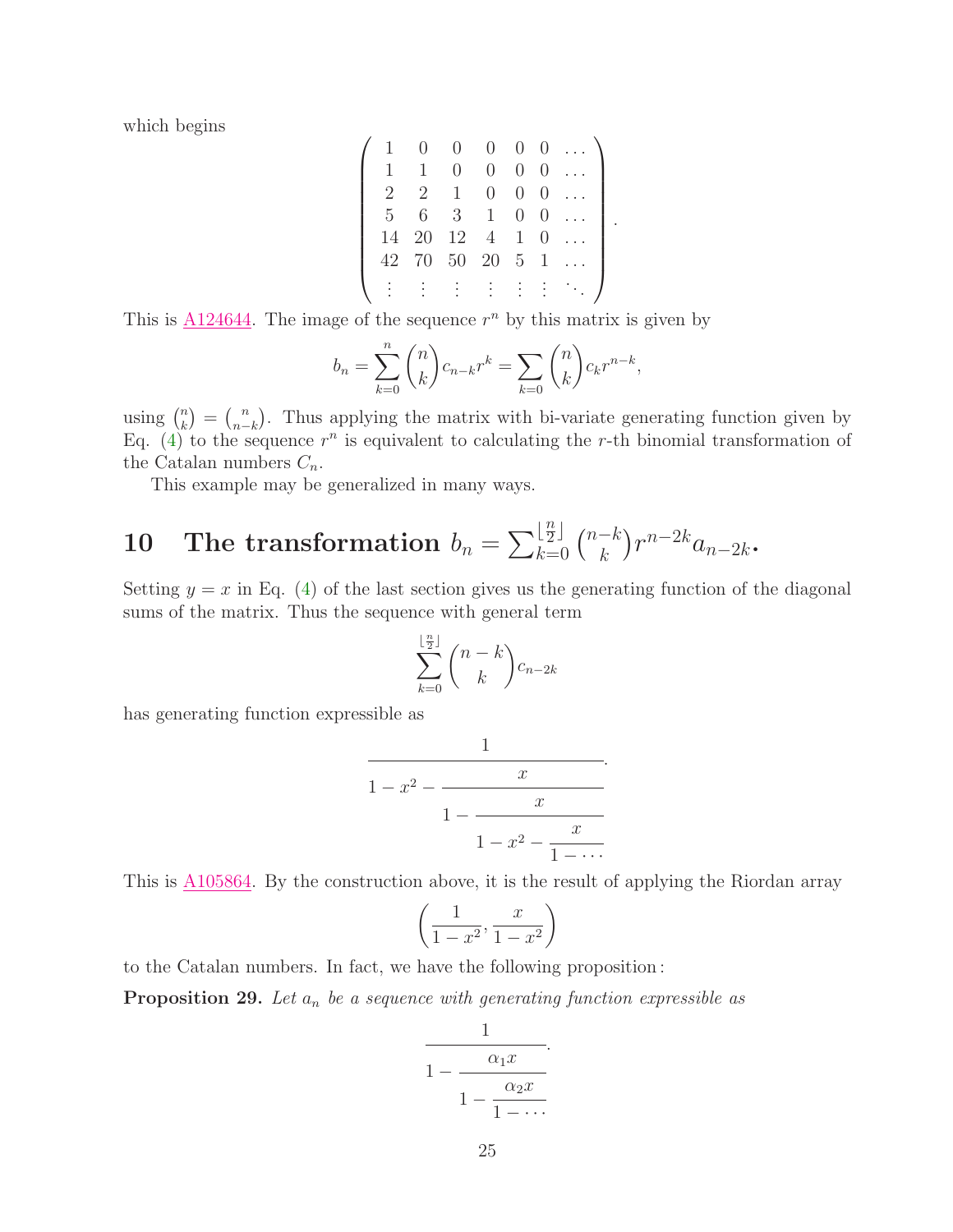Then the sequence  $b_n = \sum_{k=0}^{\lfloor \frac{n}{2} \rfloor} {n-k \choose k} a_{n-2k}$  which results from applying the Riordan array

$$
\left(\frac{1}{1-rx^2}, \frac{x}{1-rx^2}\right)
$$

to  $a_n$  will have g.f. of the form

$$
\cfrac{1}{1 - rx^2 - \cfrac{\alpha_1 x}{1 - \cfrac{\alpha_2 x}{1 - rx^2 - \cfrac{\alpha_3 x}{1 - \cfrac{\alpha_4 x}{1 - rx^2 - \cfrac{\alpha_5 x}{1 - \cdots}}}}}.
$$

Example 30. A transform of the large Schröder numbers. The large Schröder numbers have g.f. expressible as

$$
\cfrac{1}{1-\cfrac{2x}{1-\cfrac{x}{1-\cfrac{2x}{1-\cfrac{x}{1-\cdots}}}}}.
$$

Thus the sequence with general term

$$
b_n = \sum_{k=0}^{\lfloor \frac{n}{2} \rfloor} {n-k \choose k} S_{n-2k}
$$

has g.f. given by

$$
\cfrac{1}{1-x^2-\cfrac{2x}{1-\cfrac{x}{1-x^2-\cfrac{2x}{1-\cfrac{x}{1-x^2-\cdots}}}}}.
$$

This is equal to

$$
\frac{1-x-x^2-\sqrt{1-6x-x^2+6x^3+x^4}}{2x(1-x^2)}.
$$

The special case  $r = -1$  which corresponds to the Riordan array  $\left(\frac{1}{1+x^2}, \frac{x}{1+x^2}\right)$  corresponds to the so-called "Chebyshev transform". Thus the transform of  $c_k$  for this matrix has general term n

$$
b_n = \sum_{k=0}^{\lfloor \frac{n}{2} \rfloor} (-1)^k {n-k \choose k} c_{n-2k},
$$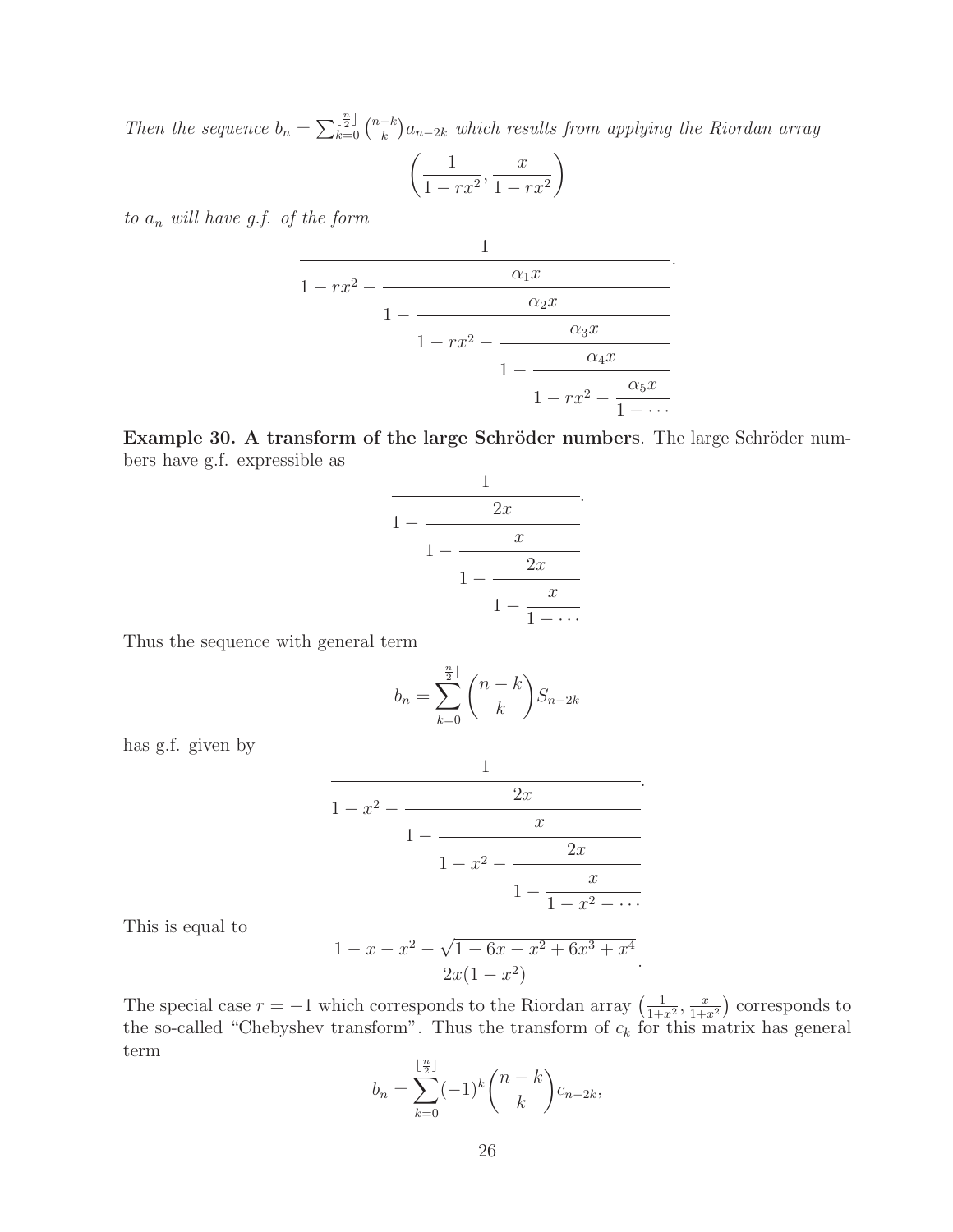reminiscent of the formula for the Chebyshev polynomials of the second kind. This sequence is [A101499.](http://www.research.att.com/cgi-bin/access.cgi/as/~njas/sequences/eisA.cgi?Anum=A101499) By the above, it has generating function

$$
\cfrac{1}{1+x^2-\cfrac{x}{1-\cfrac{x}{1+x^2-\cfrac{x}{1-\cfrac{x}{1+x^2-\cdots}}}}}.
$$

### 11 The Deleham construction

The Deleham construction is a means of using bi-variate continued fraction generating functions, based on two base sequences, to construct number triangles. Many triangles of classical importance may be so constructed. Numerous examples are to be found in [\[10\]](#page-35-0). For the purposes of this note, we can define the Deleham construction as follows. Given two sequences  $r_n$  and  $s_n$ , we use the notation

$$
r \Delta s = [r_0, r_1, r_2, \ldots] \Delta [s_0, s_1, s_2, \ldots]
$$

to denote the number triangle whose bi-variate generating function is given by

$$
\cfrac{1}{1 - \cfrac{(r_0x + s_0xy)}{1 - \cfrac{(r_1x + s_1xy)}{1 - \cfrac{(r_2x + s_2xy)}{1 - \cdots}}}}.
$$

We furthermore define

$$
r\,\Delta^{(1)}\,s=[r_0,r_1,r_2,\ldots]\,\Delta^{(1)}\,[s_0,s_1,s_2,\ldots]
$$

to denote the number triangle whose bi-variate generating function is given by

$$
\cfrac{1}{1 - (r_0 x + s_0 x y) - \cfrac{(r_1 x + s_1 x y)}{1 - \cfrac{(r_2 x + s_2 x y)}{1 - \cdots}}}
$$

.

See  $\underline{\text{A}084938}$  for the original definition.

Example 31. The Narayana triangles. Three common versions of the Narayana triangle can be expressed as follows :

$$
[1, 0, 1, 0, 1, 0, 1, \ldots] \Delta [0, 1, 0, 1, 0, 1, \ldots]
$$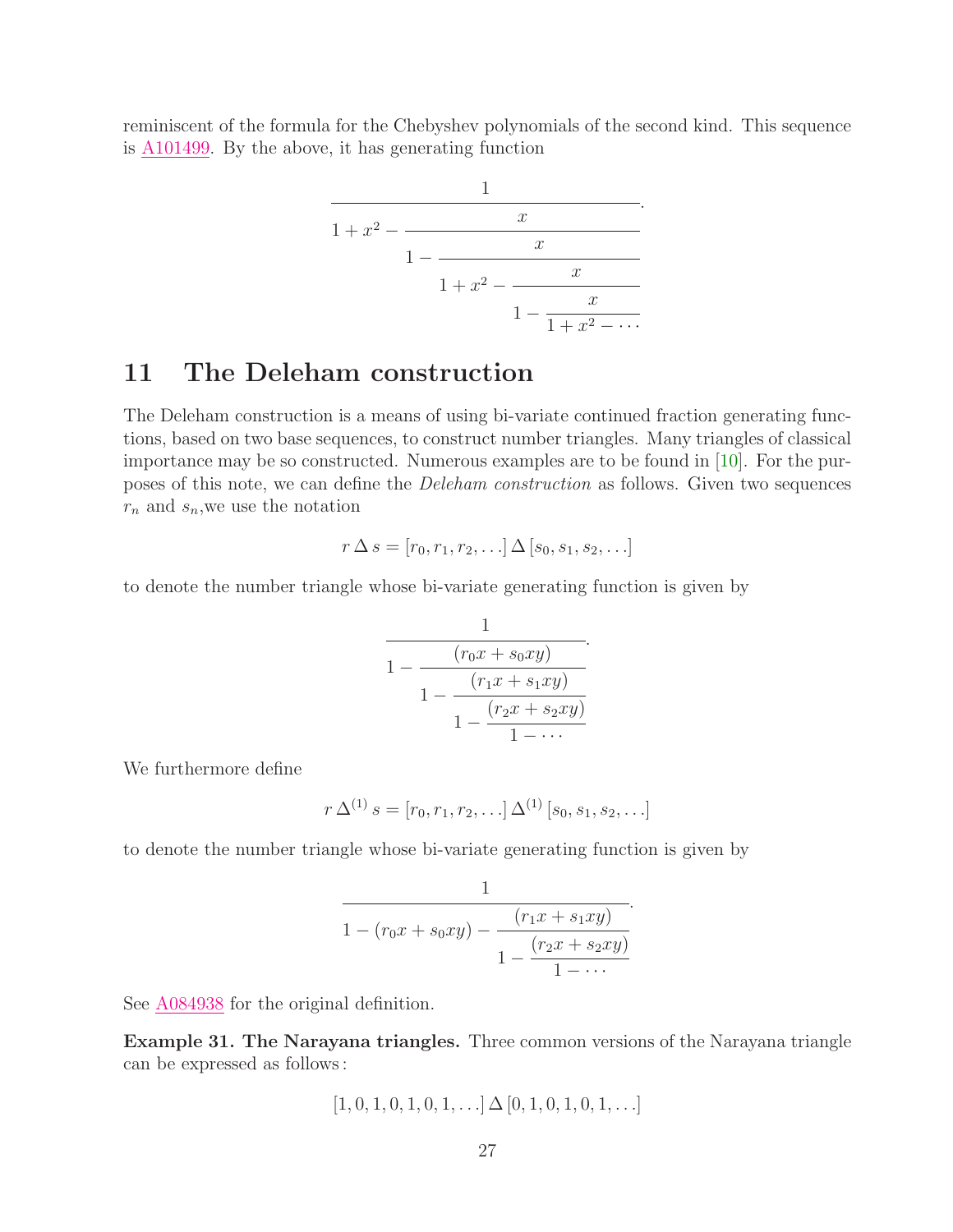which is **A131198**,

$$
[0, 1, 0, 1, 0, 1, \ldots] \Delta [1, 0, 1, 0, 1, 0, 1, \ldots],
$$

which is the reverse of that matrix, and

$$
[0, 1, 0, 1, 0, 1, \ldots] \Delta^{(1)} [1, 0, 1, 0, 1, 0, 1, \ldots]
$$

which is  $\underline{A090181}$ .

We have the following result:

Theorem 32. The first column of the Deleham array

$$
[r_0, r_1, r_2, r_3, \ldots] \Delta [s_0, s_1, s_2, s_3, \ldots]
$$

has g.f.

$$
\cfrac{1}{1 - \cfrac{r_0 x}{1 - \cfrac{r_1 x}{1 - \cfrac{r_2 x}{1 - \cdots}}}}.
$$

The row sums of the array have g.f.

$$
\cfrac{1}{1 - \cfrac{(r_0 + s_0)x}{1 - \cfrac{(r_1 + s_1)x}{1 - \cfrac{(r_2 + s_2)x}{1 - \cdots}}}}.
$$

The diagonal sums of the array have g.f.

$$
\cfrac{1}{1 - \cfrac{(r_0 x + s_0 x^2)}{1 - \cfrac{(r_1 x + s_1 x^2)}{1 - \cfrac{(r_2 x + s_2 x^2)}{1 - \cdots}}}}.
$$

The product of the array with  $B$  has generating function

$$
\frac{1}{1 - \frac{((r_0 + s_0)x + s_0xy)}{1 - \frac{((r_1 + s_1)x + s_1xy)}{1 - \frac{((r_2 + s_2)x + s_2xy)}{1 - \dots}}}} = \frac{1}{1 - \frac{r_0x + s_0x(1+y)}{1 - \frac{r_1x + s_1x(1+y)}{1 - \frac{r_2x + s_2x(1+y)}{1 - \dots}}}},
$$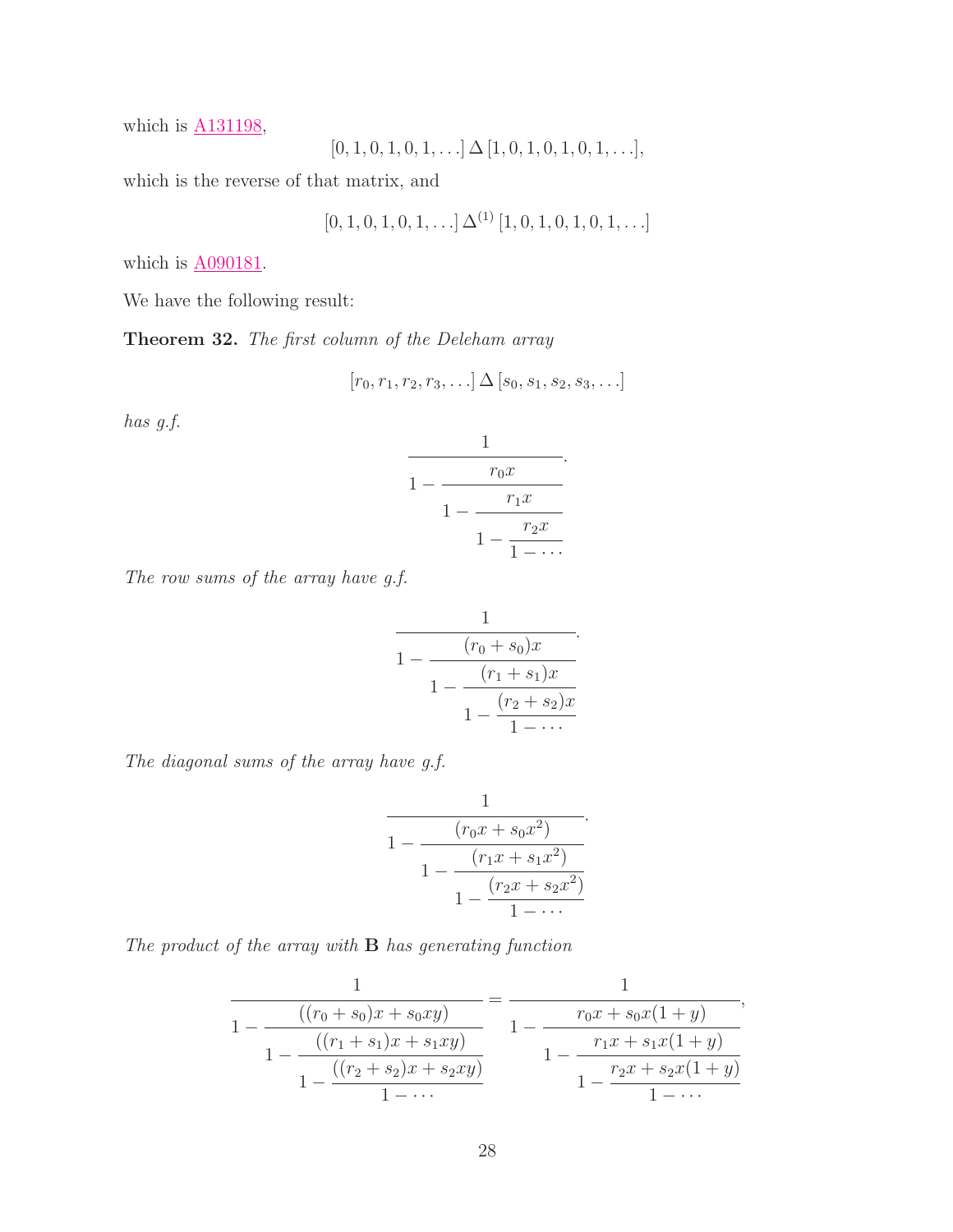and is thus the Deleham array

$$
(r+s)\,\Delta\,s.
$$

The product of  $B$  and the array has generating function

$$
\cfrac{1}{1-x-\cfrac{(r_0x+s_0xy)}{1-\cfrac{(r_1x+s_1xy)}{1-x-\cfrac{(r_2x+s_2xy)}{1-\cdots}}}}
$$

.

*Proof.* The g.f. of the first column is obtained by setting  $y = 0$  in the bivariate g.f. Similarly, the g.f. of the row sums is obtained by setting  $y = 1$ , while that of the diagonal sums is found by setting  $y = x$ .

The product of the array  $r \Delta s$  and **B** has g.f. given by

$$
(1, x, x2, \ldots) (r \Delta s) \cdot \mathbf{B} (1, y, y2, \ldots)T.
$$

But this is

$$
(1, x, x^2, \ldots) (r \Delta s) (1, 1 + y, (1 + y)^2, \ldots)^{\top}
$$

which by assumption is

$$
\cfrac{1}{1 - \cfrac{r_0 x + s_0 x (1 + y)}{1 - \cfrac{r_1 x + s_1 x (1 + y)}{1 - \cfrac{r_2 x + s_2 x (1 + y)}{1 - \cdots}}}}.
$$

The g.f. of the binomial transform of the array (that is, of the product of **B** and  $\mathbf{r} \Delta \mathbf{s}$ ) will be given by

$$
\cfrac{1}{1-x}\cfrac{1}{1-\cfrac{(r_0+s_0y)\frac{x}{1-x}}{1-\cfrac{(r_1+s_1y)\frac{x}{1-x}}{1-\cfrac{(r_2+s_2y)\frac{x}{1-x}}{1-\cdots}}}},
$$

which simplifies to

$$
\cfrac{1}{1-x-\cfrac{(r_0x+s_0xy)}{1-\cfrac{(r_1x+s_1xy)}{1-x-\cfrac{(r_2x+s_2xy)}{1-\cdots}}}}.
$$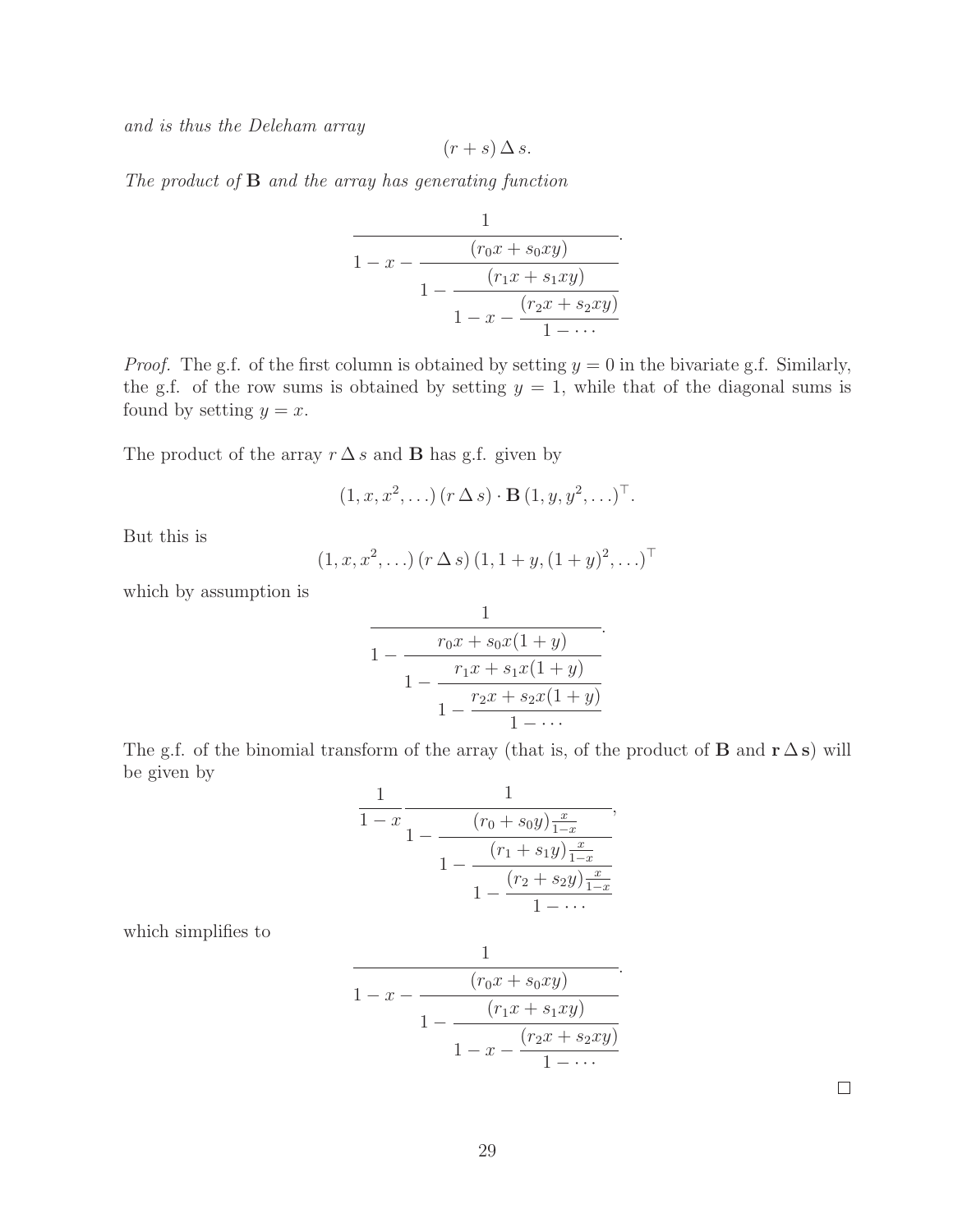Example 33. [A088874](http://www.research.att.com/cgi-bin/access.cgi/as/~njas/sequences/eisA.cgi?Anum=A088874). The number triangle

$$
[0, 2, 6, 12, 20, 30, \ldots] \Delta [1, 2, 3, 4, 5, 6, \ldots]
$$

with g.f.

$$
\cfrac{1}{1 - \cfrac{xy}{1 - \cfrac{(2x + 2xy)}}{1 - \cfrac{(6x + 3xy)}{1 - \cfrac{(10x + 4xy)}{1 - \cdots}}}}
$$

is studied in [\[4\]](#page-35-8).

The Deleham construction leads to many interesting triangular arrays of numbers. The field of associahedra  $[1, 2, 3, 8]$  $[1, 2, 3, 8]$  $[1, 2, 3, 8]$  $[1, 2, 3, 8]$  $[1, 2, 3, 8]$  $[1, 2, 3, 8]$  $[1, 2, 3, 8]$  is rich in such triangles, including the Narayana triangle. We finish with some examples from this area. An associahedron is a special type of polytope. The f-vector is a vector  $(f_{-1}, f_0, \ldots, f_{n-1})$  where  $f_i$  denotes the number of i-dimensional faces. The unique "(−1)-dimensional" face is the empty face. The h-vector  $(h_0, h_1, \ldots, h_n)$ is determined from the f-vector by a process equivalent to that described below. In the sequel,  $A_n$  and  $B_n$  refer to standard root systems connected to rotation groups [\[3\]](#page-35-11).

**Example 34. The coefficient array for the f-vector for**  $B_n$ **.** The triangle with general term

$$
\binom{n}{k}\binom{n+k}{k} = \binom{n+k}{2k}\binom{2k}{k},
$$

which is  $\underline{A063007}$ , is the coefficient array for the f-vector of  $B_n$  [\[2\]](#page-35-10). In other words, the fvector for  $B_n$  is given by  $\sum_{k=0}^n \binom{n}{k}$  $\binom{n}{k} \binom{n+k}{k} x^k$ . By our previous results, the bi-variate generating function of this triangle is given by

$$
\cfrac{1}{1-x-\cfrac{2xy}{1-x-\cfrac{xy}{1-x-\cfrac{xy}{1-x-\cfrac{xy}{1-x-\cdots}}}}}.
$$

This may also be expressed as

$$
\cfrac{1}{1-x-\cfrac{2xy}{1-\cfrac{x+xy}{1-\cfrac{xy}{1-\cfrac{x+xy}{1-\cdots}}}}},
$$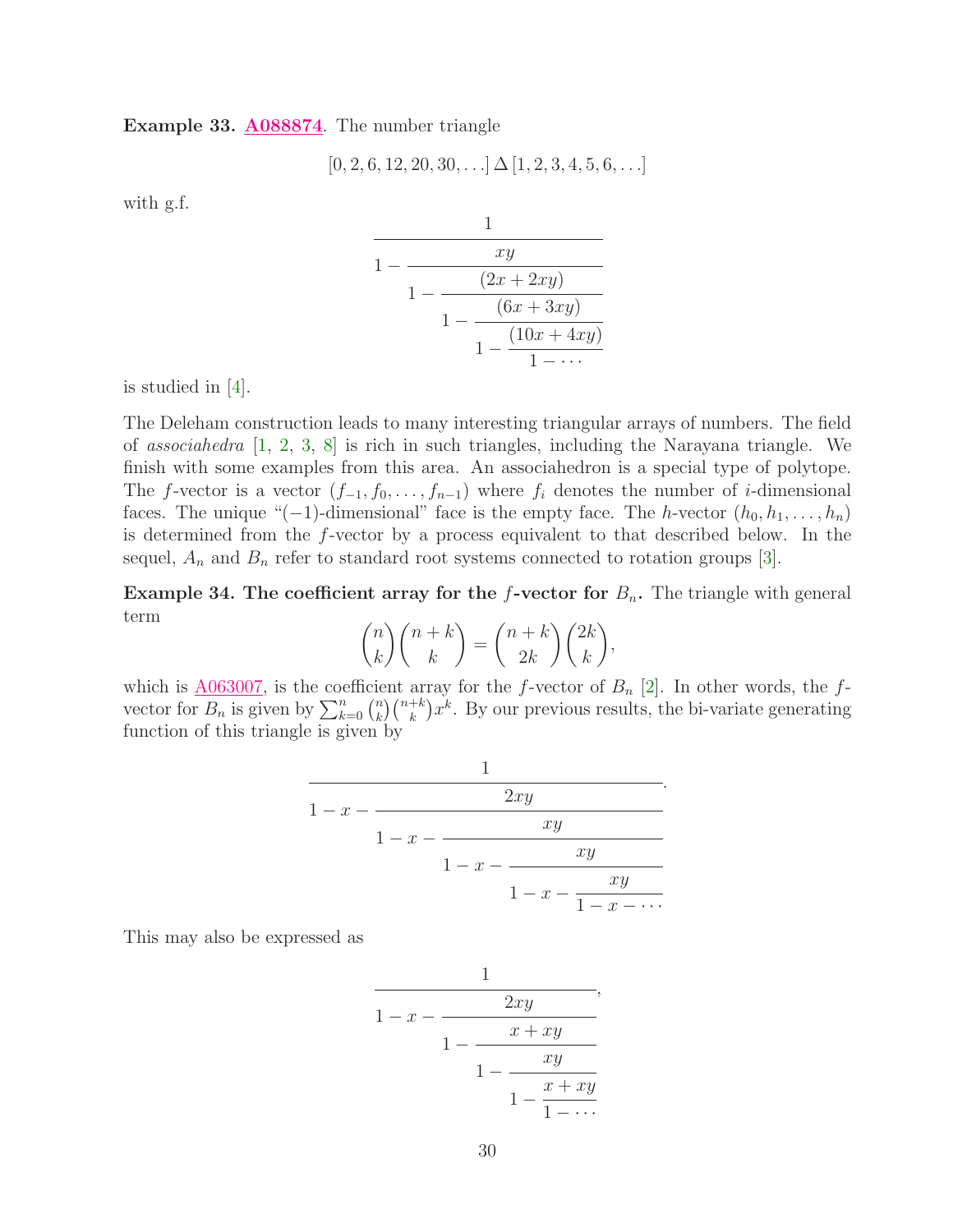which is

$$
[1, 0, 1, 0, 1, 0, \ldots] \Delta^{(1)} [0, 2, 1, 1, 1, 1, \ldots].
$$

Example 35. The *h*-vector array for  $B_n$ . Reversing the above array to get the array

 $[0, 2, 1, 1, 1, 1, \ldots] \Delta^{(1)} [1, 0, 1, 0, 1, 0, \ldots],$ 

we see that this array, which has general term  $\binom{n}{k}$  $\binom{n}{k}\binom{2n-k}{n}$ , has generating function

$$
\cfrac{1}{1 - xy - \cfrac{2x}{1 - \cfrac{x + xy}{1 - \cfrac{x}{1 - \cfrac{x}{1 - \cfrac{x}{1 - \cdots}}}}}},
$$

or equivalently,

$$
\cfrac{1}{1-xy-\cfrac{2x}{1-xy-\cfrac{x}{1-xy-\cfrac{x}{1-xy-\cfrac{x}{1-xy-\cdots}}}}}.
$$

Taking the product of this matrix with  $B^{-1}$  we obtain the matrix with general term  $\binom{n}{k}$  $\binom{n}{k}^2$ . This is the h-vector array for  $B_n$ . Its generating function is thus expressible as

$$
\cfrac{1}{1-x(y-1)-\cfrac{2x}{1-\cfrac{x+x(y-1)}{1-\cfrac{x}{1-\cfrac{x}{1-\cfrac{x}{1-\cdots}}}}}},
$$

or

$$
\cfrac{1}{1 - xy + x - \cfrac{2x}{1 - \cfrac{xy}{1 - \cfrac{xy}{1 - \cfrac{xy}{1 - \cfrac{x}{1 - \cdots}}}}}}.
$$

.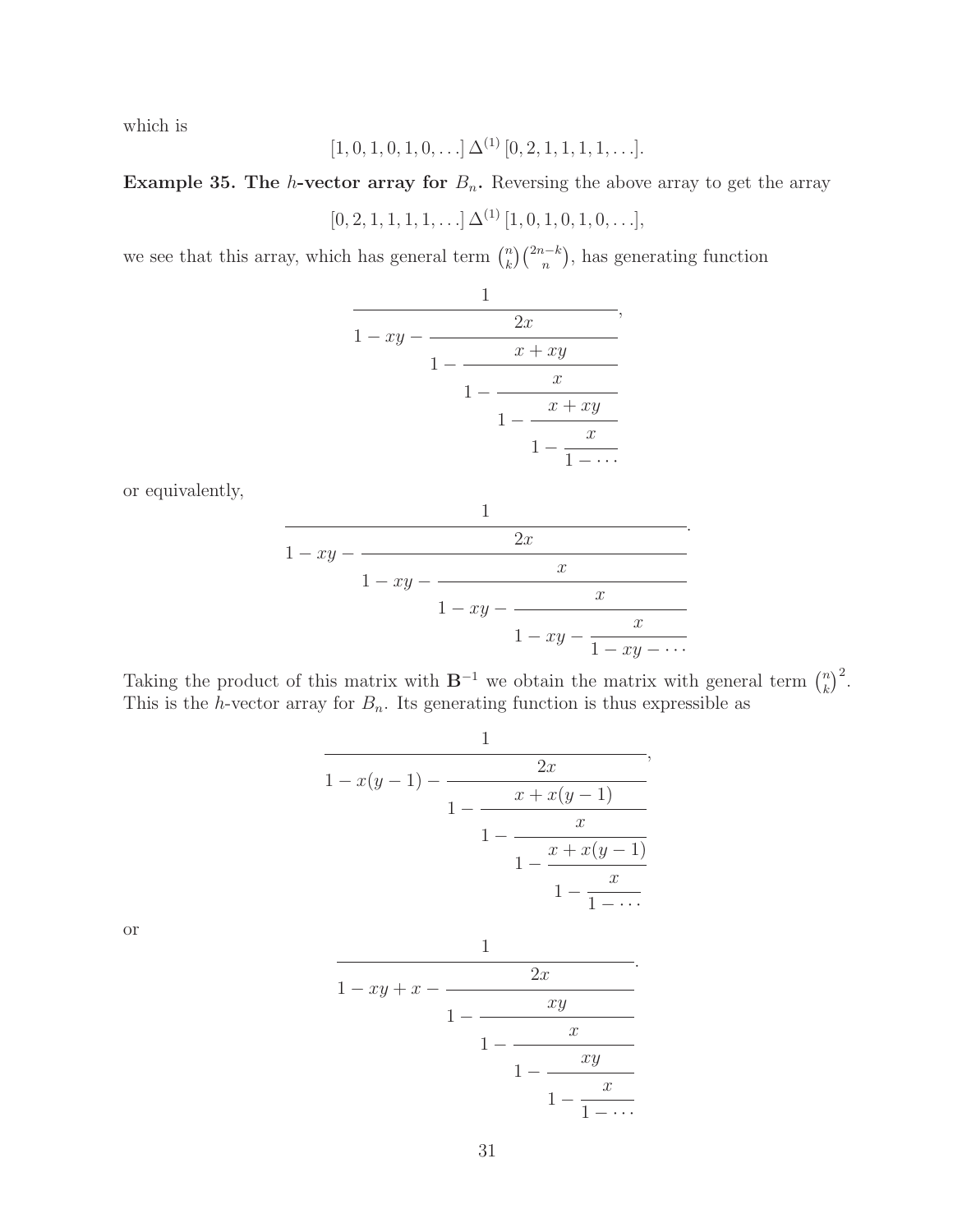It may also be expressed as

$$
\cfrac{1}{1 - xy + x - \cfrac{2x}{1 - xy + x - \cfrac{x}{1 - xy + x - \cfrac{x}{1 - xy + x - \cfrac{x}{1 - xy + x - \cdots}}}}.
$$

.

This is thus the Deleham array

 $[-1, 2, 0, 1, 0, 1, \ldots] \Delta^{(1)} [1, 0, 1, 0, 1, 0, \ldots].$ 

Example 36. The  $f$ - and  $h$ -vectors for  $A_n$ . The triangle with general term

$$
\frac{1}{k+1} \binom{n}{k} \binom{n+k+2}{k}
$$

is given by

$$
[1, 0, 1, 0, 1, \ldots] \quad \Delta^{(1)} \quad [1, 1, 1, 1, \ldots].
$$

This is the coefficient array for the f-vector for  $A_n$  [\[1,](#page-35-9) [2\]](#page-35-10). We recall that

 $[1, 0, 1, 0, 1, \ldots] \Delta [1, 1, 1, 1, \ldots]$ 

has generating function

$$
\cfrac{1}{1-\cfrac{x+xy}{1-\cfrac{xy}{1-\cfrac{x+xy}{1-\cdots}}}},
$$

and thus the triangle

$$
[1, 0, 1, 0, 1, \ldots] \Delta^{(1)} [1, 1, 1, 1, \ldots]
$$

has generating function

$$
\cfrac{1}{1-(x+xy)-\cfrac{xy}{1-\cfrac{x+xy}{1-\cfrac{xy}{1-\cdots}}}}.
$$

This is the array  $\underline{A033282}$  $\underline{A033282}$  $\underline{A033282}$  that begins

|   | Ц  | h   |      |     |     |  |
|---|----|-----|------|-----|-----|--|
|   |    | 21  | 14   |     |     |  |
| 1 | 14 | 56  | 84   | 42  |     |  |
| 1 | 20 | 120 | 1300 | 330 | 132 |  |
|   |    |     |      |     |     |  |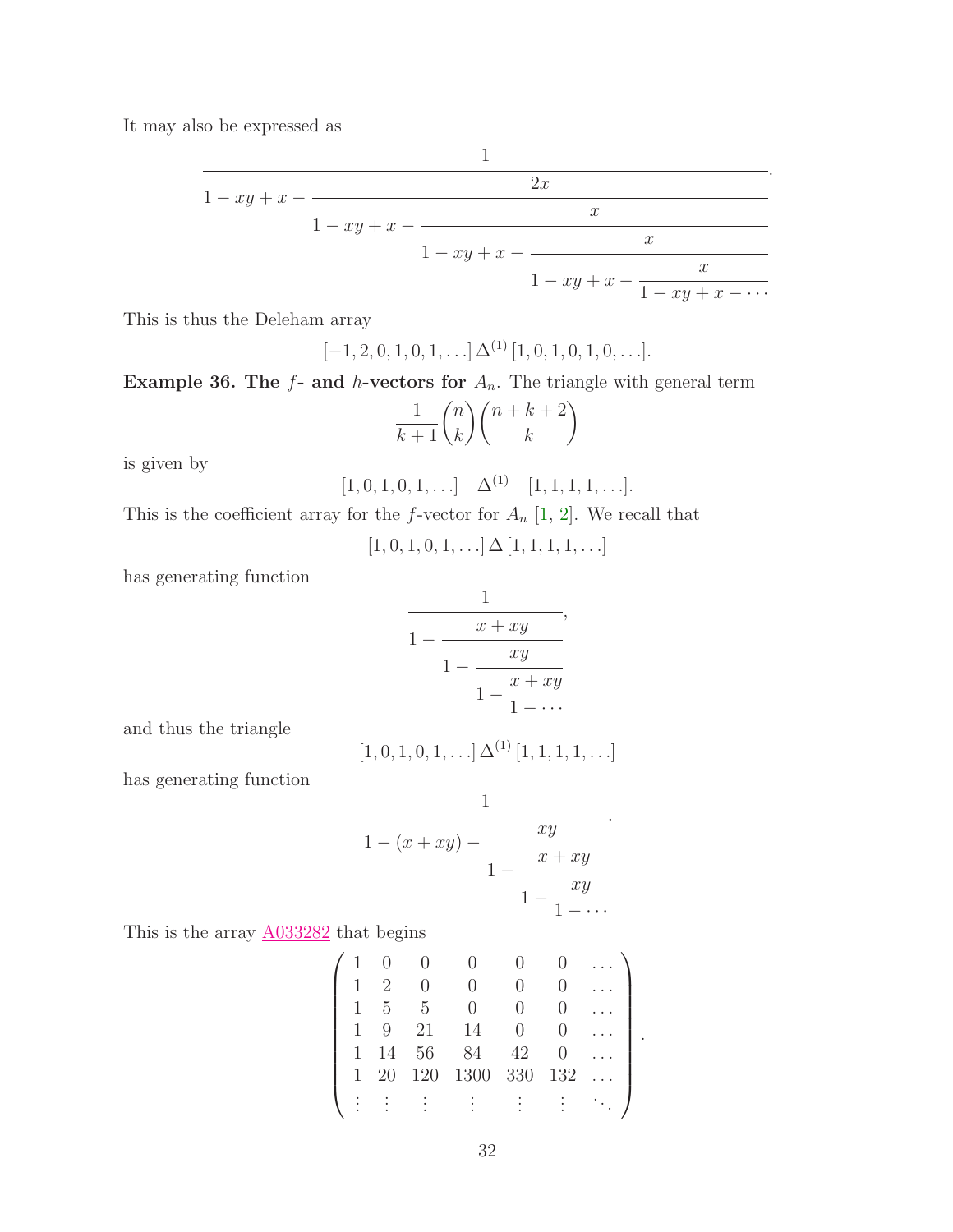Reversing this triangle to get the triangle with general element

$$
[k \le n] \frac{1}{n-k+1} {n \choose k} {2n-k+2 \choose n-k},
$$

and then forming the product of this matrix and  $B^{-1}$ , we obtain the coefficient array of the h-vector for  $A_n$  [\[3\]](#page-35-11). This turns out to be the version of the triangle of Narayana numbers which begins  $\overline{ }$ 

|              |    |              |              | $\overline{0}$   |   |  |
|--------------|----|--------------|--------------|------------------|---|--|
|              |    |              | $\cup$       | $\left( \right)$ |   |  |
| $\mathbf{1}$ | 3  | $\mathbf{1}$ | 0            | 0                |   |  |
| $\mathbf{1}$ | 6  | 6            | $\mathbf{1}$ | U                |   |  |
| $\mathbf{1}$ | 10 | 20           | 10           | $\mathbf{1}$     |   |  |
| $\mathbf{1}$ | 15 |              | 50 50        | 15               | 1 |  |
|              |    |              |              |                  |   |  |
|              |    |              |              |                  |   |  |

and has generating function

$$
\cfrac{1}{1-x-\cfrac{xy}{1-\cfrac{x}{1-\cfrac{xy}{1-\cfrac{x}{1-\cdots}}}}}.
$$

Example 37. The Narayana numbers  $\triangle 090181$ . In this example, we start with the number array with general element

$$
\binom{n+k}{2k}c_k = \frac{1}{k+1}\binom{n}{k}\binom{n+k}{k}.
$$

This is  $\underline{A}088617$ , whose terms count the number of Schröder paths from  $(0,0)$  to  $(2n,0)$  with k up-steps. It has generating function

$$
\cfrac{1}{1-x-\cfrac{xy}{1-x-\cfrac{xy}{1-x-\cfrac{xy}{1-x-\cfrac{xy}{1-x-\cdots}}}}}.
$$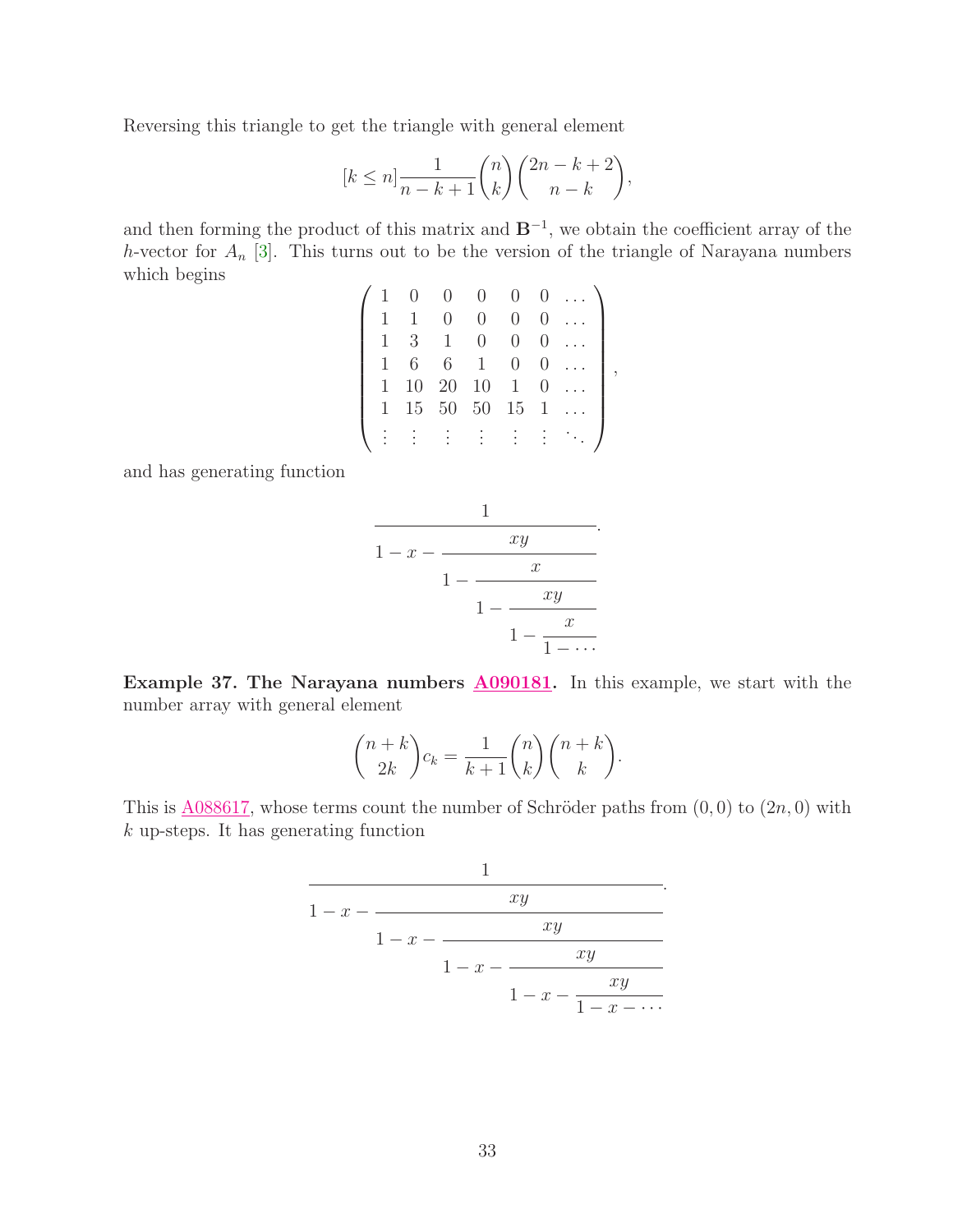This may also be expressed as

$$
\cfrac{1}{1-x-\cfrac{xy}{1-\cfrac{x+xy}{1-\cfrac{xy}{1-\cfrac{x+xy}{1-\cdots}}}}},
$$

which is

$$
[1, 0, 1, 0, 1, 0, \ldots] \, \Delta^{(1)}\, [0, 1, 1, 1, 1, 1, \ldots].
$$

Reversing the above array to get the array

$$
[0, 1, 1, 1, 1, 1, \ldots] \Delta^{(1)} [1, 0, 1, 0, 1, 0, \ldots],
$$

we see that this array, which has general term

$$
[k \le n] \binom{2n-k}{k} c_{n-k} = [k \le n] \frac{1}{n-k+1} \binom{n}{k} \binom{2n-k}{n-k},
$$

has generating function

$$
\cfrac{1}{1 - xy - \cfrac{x}{1 - \cfrac{x + xy}{1 - \cfrac{x}{1 - \cfrac{x}{1 - \cfrac{x}{1 - \cdots}}}}}},
$$

or equivalently,

$$
\cfrac{1}{1 - xy - \cfrac{x}{1 - xy - \cfrac{x}{1 - xy - \cfrac{x}{1 - xy - \cfrac{x}{1 - xy - \cdots}}}}.
$$

Taking the product of this matrix with  $B^{-1}$  we obtain the matrix of the Narayana numbers that begins

| 1                | $\theta$ | 0  | 0                | $\theta$         |   |  |
|------------------|----------|----|------------------|------------------|---|--|
| $\left( \right)$ | 1        | 0  | $\left( \right)$ | 0                | U |  |
| $\theta$         | 1        |    | 0                | $\theta$         | U |  |
| 0                | 1        | 3  | $\mathbf 1$      | $\boldsymbol{0}$ | U |  |
| $\theta$         | 1        | 6  | 6                | 1                | 0 |  |
| O                | 1        | 10 | 20               | 10               | 1 |  |
|                  |          |    |                  |                  |   |  |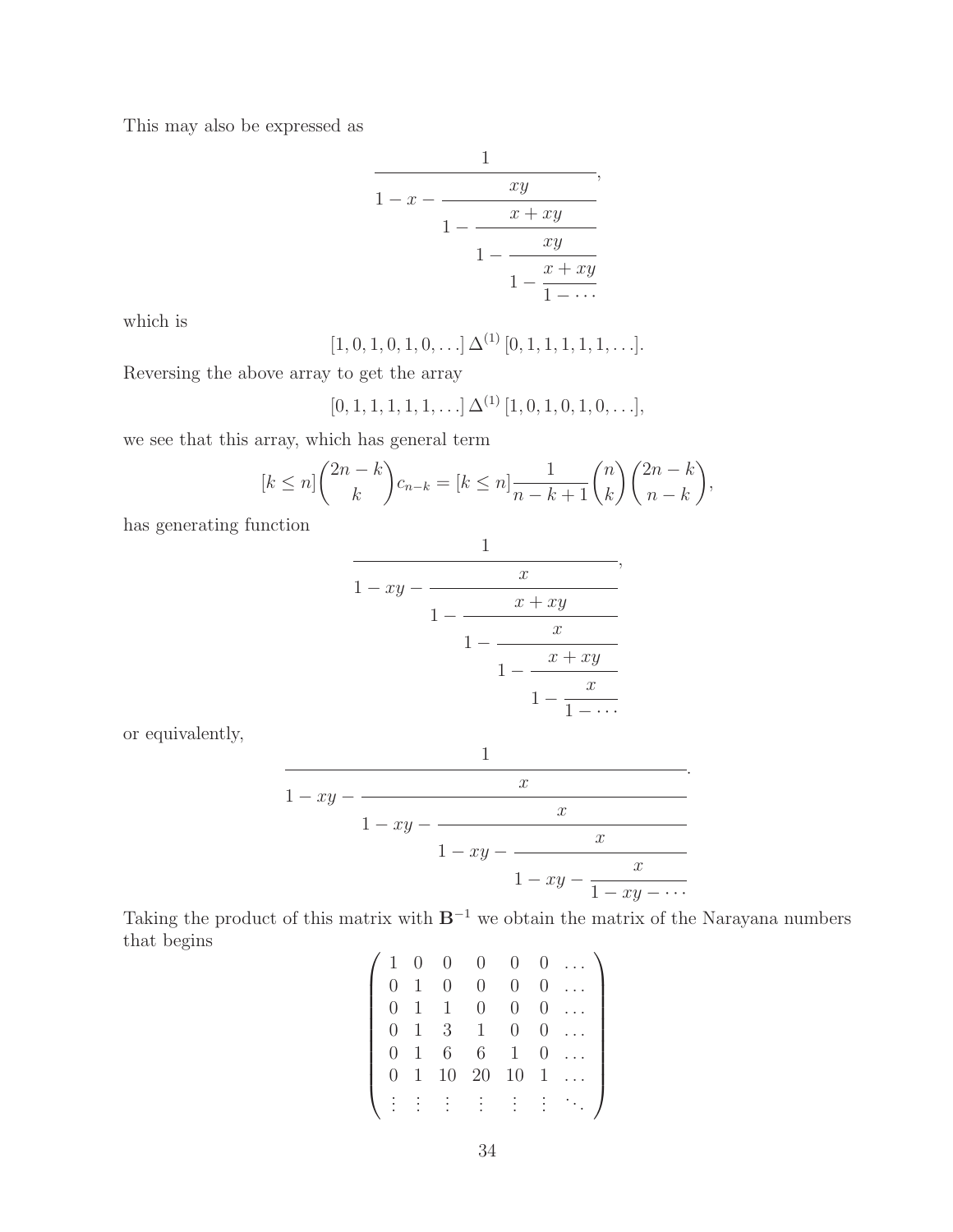$$
\cfrac{1}{1-x(y-1)-\cfrac{x}{1-\cfrac{x+x(y-1)}{1-\cfrac{x}{1-\cfrac{x+x(y-1)}{1-\cfrac{x}{1-\cdots}}}}}},
$$

which is the Narayana triangle  $\underline{A090181}$ . Its generating function is thus expressible as

or

$$
\cfrac{1}{1 - xy + x - \cfrac{x}{1 - \cfrac{xy}{1 - \cfrac{xy}{1 - \cfrac{xy}{1 - \cfrac{x}{1 - \cdots}}}}}}.
$$

It may also be expressed as

$$
\cfrac{1}{1 - xy + x - \cfrac{x}{1 - xy + x - \cfrac{x}{1 - xy + x - \cfrac{x}{1 - xy + x - \cfrac{x}{1 - xy + x - \cdots}}}}.
$$

This is thus the Deleham array

$$
[-1, 1, 0, 1, 0, 1, \ldots] \Delta^{(1)} [1, 0, 1, 0, 1, 0, \ldots].
$$

In fact, it is also expressible as the Deleham array

$$
[0, 1, 0, 1, 0, 1, \ldots] \Delta [1, 0, 1, 0, 1, 0, \ldots]
$$

with generating function

$$
\cfrac{1}{1-\cfrac{xy}{1-\cfrac{x}{1-\cfrac{xy}{1-\cfrac{x}{1-\cdots}}}}}.
$$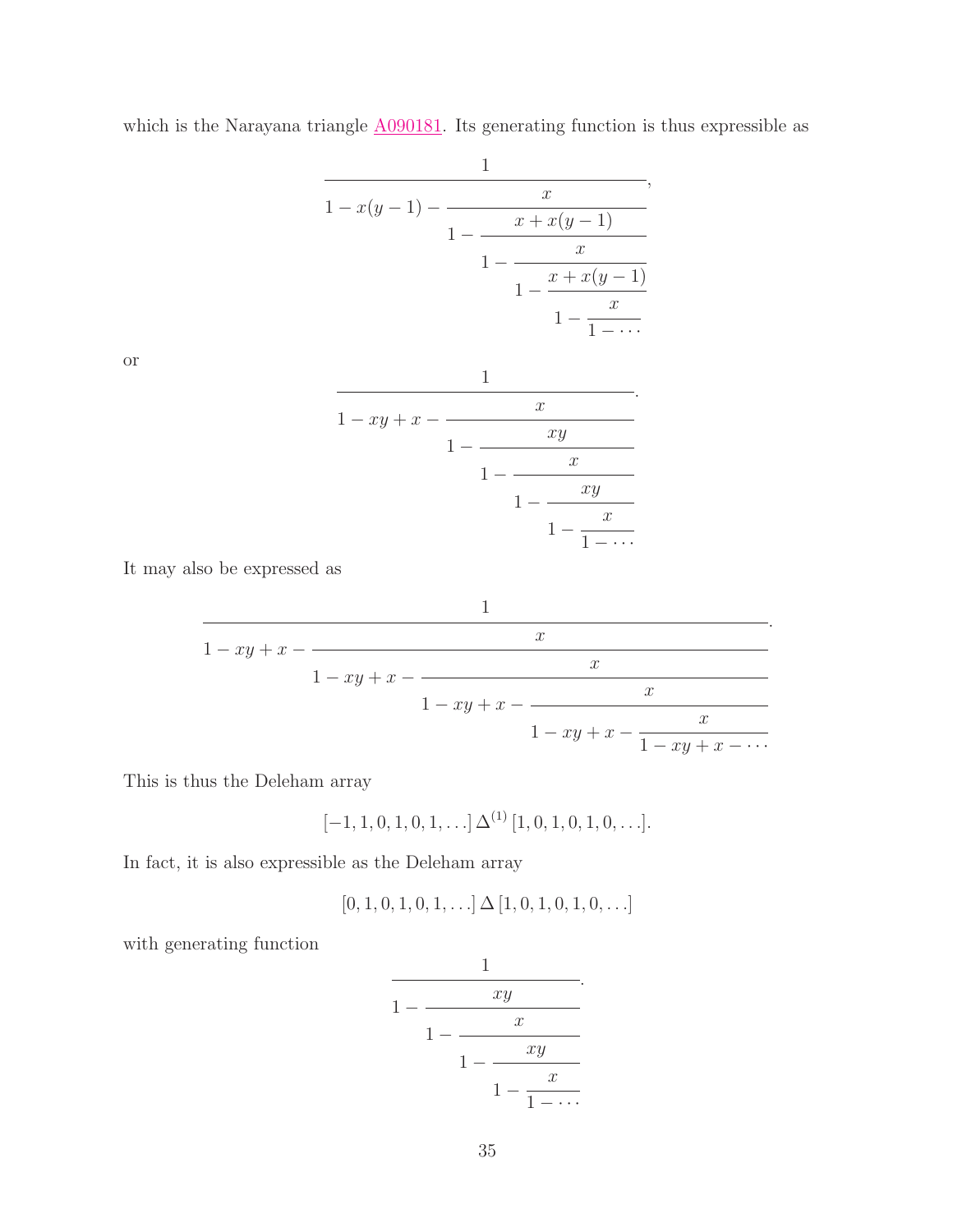### 12 Acknowledgements

The author is happy to acknowledge the input of an anonymous referee, whose careful reading of the original text and cogent comments have hopefully led to a clearer paper.

## <span id="page-35-9"></span>References

- <span id="page-35-10"></span>[1] A. Burgiel, V. Reiner, Two signed associahedra, New York J. Math., 4 (1998), 83–95.
- <span id="page-35-11"></span> $[2]$  F. Chapoton, Enumerative properties of generalized associahedra, Séminaire Lotharingien de Combinatoire, 51 (2004), Article B51b.
- <span id="page-35-8"></span>[3] S. Fomin, N. Reading, Root systems and generalized associahedra, Preprint, [http://arxiv.org/abs/math/0505518.](http://arxiv.org/abs/math/0505518)
- [4] G. R. Franssens, On a number pyramid related to the binomial, Deleham, Eulerian, MacMahon and Stirling number triangles, J. Integer Sequences, 9 (2006) Article 06.4.1, published electronically at <http://www.cs.uwaterloo.ca/journals/JIS/VOL9/Franssens/franssens13.html>
- <span id="page-35-7"></span><span id="page-35-3"></span>[5] I. Graham, D. E. Knuth & O. Patashnik, Concrete Mathematics, Addison-Wesley, 1995.
- <span id="page-35-6"></span>[6] C. Kimberling, Matrix transformations of integer sequences, J. Integer Sequences, 6 (2003) Article 03.3.3.
- <span id="page-35-12"></span>[7] D. Merlini, R. Sprugnoli and M. C. Verri, The method of coefficients, Amer. Math. Monthly, 114 (2007), 40–57.
- [8] A. Postnikov, V. Reiner, and L. Williams, Faces of generalized permutohedra, Documenta Math. 13 (2008) 207–273.
- <span id="page-35-4"></span><span id="page-35-0"></span>[9] L. W. Shapiro, S. Getu, W-J. Woan and L .C. Woodson, The Riordan group, Discr. Appl. Math. 34 (1991), 229–239.
- [10] N. J. A. Sloane, [The On-Line Encyclopedia of Integer Sequences](http://www.research.att.com/~njas/sequences), published electronically at http://www.research.att.com/∼njas/sequences/.
- <span id="page-35-5"></span><span id="page-35-1"></span>[11] N. J. A. Sloane, The On-Line Encyclopedia of Integer Sequences, Notices Amer. Math. *Soc.*, **50** (2003), 912–915.
- <span id="page-35-2"></span>[12] R. Sprugnoli, Riordan arrays and combinatorial sums, Discrete Math. 132 (1994), 267– 290.
- [13] H. S. Wall, Analytic Theory of Continued Fractions, AMS Chelsea Publishing, 2000.